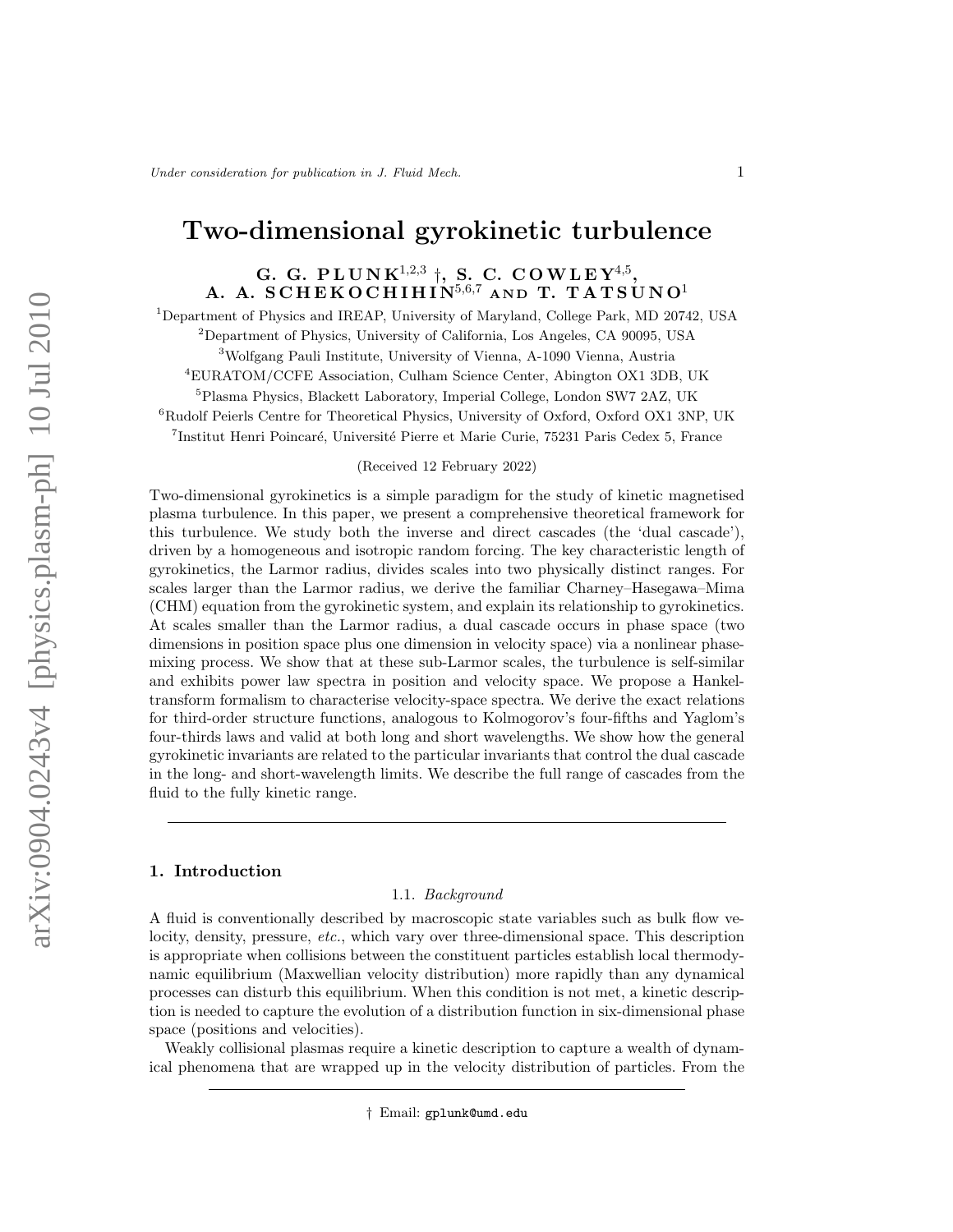perspective of a turbulence theorist, the following questions are particularly interesting: What are the dynamical invariants? How do they travel through the phase space? How do the velocity dimensions participate in the fully developed state of the turbulence? Can one define an "inertial range" for the phase space in kinetic turbulence? How can one, in general, adapt the phenomenology of fluid turbulence — an energy cascade by local interactions, universal self-similar scaling, dissipation scale, and so forth?

In this paper we address these questions for a simple kinetic system: the two-dimensional  $\alpha$  electrostatic<sup>[1](#page-1-0)</sup> gyrokinetic system driven by a statistically homogeneous and isotropic source. The gyrokinetic system of equations [\(Taylor & Hastie 1968;](#page-29-0) [Rutherford & Frie](#page-29-1)[man 1968;](#page-29-1) [Catto & Tsang 1977;](#page-28-0) [Antonsen & Lane 1980;](#page-28-1) [Frieman & Chen 1982;](#page-28-2) [Brizard &](#page-28-3) [Hahm 2007\)](#page-28-3) is used to describe magnetised plasma dynamics on time scales much larger than the ion Larmor period.<sup>[2](#page-1-1)</sup> In this limit, the presence of a strong, constant magnetic "guide" field causes the charged particles to rapidly trace nearly circular Larmor orbits so that the electrostatic fluctuations affect the motion adiabatically. This causes slow drift motion perpendicular to the guide field. Thus, what we are considering is essentially a kinetic theory of charged "rings."

We assume that the distribution function for the particles is a Maxwellian distribution plus a perturbation. As a result, the intrinsic velocity scale in this problem is the thermal velocity,  $v_{\text{th}}$ . Because of the magnetic guide field, this velocity scale gives rise to an associated intrinsic spatial scale which is  $\rho$ , the thermal Larmor radius  $\rho = v_{\text{th}}/\Omega$ , where  $\Omega$  is the Larmor frequency. Physically, the kinetic phenomenon on which we will be focusing arises as follows. For electrostatic fluctuations on scales much larger than the Larmor radius, all particles move together with the same  $\mathbf{E} \times \mathbf{B}$  drift and a fluid description is correct. At the Larmor-radius scale and smaller, particles of distinct velocities have different effective  $\mathbf{E} \times \mathbf{B}$  drifts (as they sample different regions of the electric field during their rapid Larmor motion) and a kinetic description is required. At such scales, gyrokinetic turbulence exhibits a distinctive kinetic behaviour in phase space due to the presence of so-called "nonlinear phase-mixing" [\(Dorland & Hammett 1993;](#page-28-4) [Schekochihin](#page-29-2) [et al.](#page-29-2) [2008;](#page-29-2) [Tatsuno](#page-29-3) et al. [2009\)](#page-29-3). Fluctuations in the distribution function nonlinearly cascade to create fine-scale structure in velocity space in addition to the two real-space dimensions — thus, we may think of velocity space as an additional dimension to be treated on equal footing with position space.[3](#page-1-2)

To address the problem of gyrokinetic turbulence, we borrow traditional methods from fluid turbulence. This is possible because the gyrokinetic system bears some resemblance to equations of incompressible fluid turbulence. The nonlinearity is convective, with a divergence-free velocity (the  $\mathbf{E} \times \mathbf{B}$  drift velocity due to fluctuating electrostatic fields), while dissipation occurs via a collision operator that acts by second-order derivatives (see Catto  $&$  Tsang 1977; Abel *[et al.](#page-28-5)* [2008\)](#page-28-5) in phase space and, therefore, acts on fine scales in analogy to viscosity in fluid turbulence. In the long-wavelength cold-ion limit (see section [4\)](#page-7-0), the electrostatic gyrokinetic system can be reduced to the Charney–Hasegawa–

<span id="page-1-0"></span> $<sup>1</sup>$  The electrostatic limit in this context means that there are no magnetic fluctuations, al-</sup> though there is a strong mean magnetic field, constant in both space and time.

<span id="page-1-1"></span><sup>2</sup> Gyrokinetics has been developed by the magnetic fusion community to describe plasma turbulence that causes the transport of heat and particles in fusion devices. A review of the theoretical framework of turbulence in magnetised plasmas is given by [Krommes](#page-28-6) [\(2002\)](#page-28-6). As demonstrated in the series of recent works by [Howes](#page-28-7) et al. [\(2006,](#page-28-7) [2008\)](#page-28-8); [Schekochihin](#page-29-4) et al. [\(2009\)](#page-29-4), gyrokinetics is also appropriate for a wide range of astrophysical plasmas.

<span id="page-1-2"></span>Note that the nonlinear phase-mixing studied in this work depends critically on the assumption that the plasma is magnetised. One should not necessarily expect the type of phase-space cascade considered here to appear in all types of kinetic turbulence.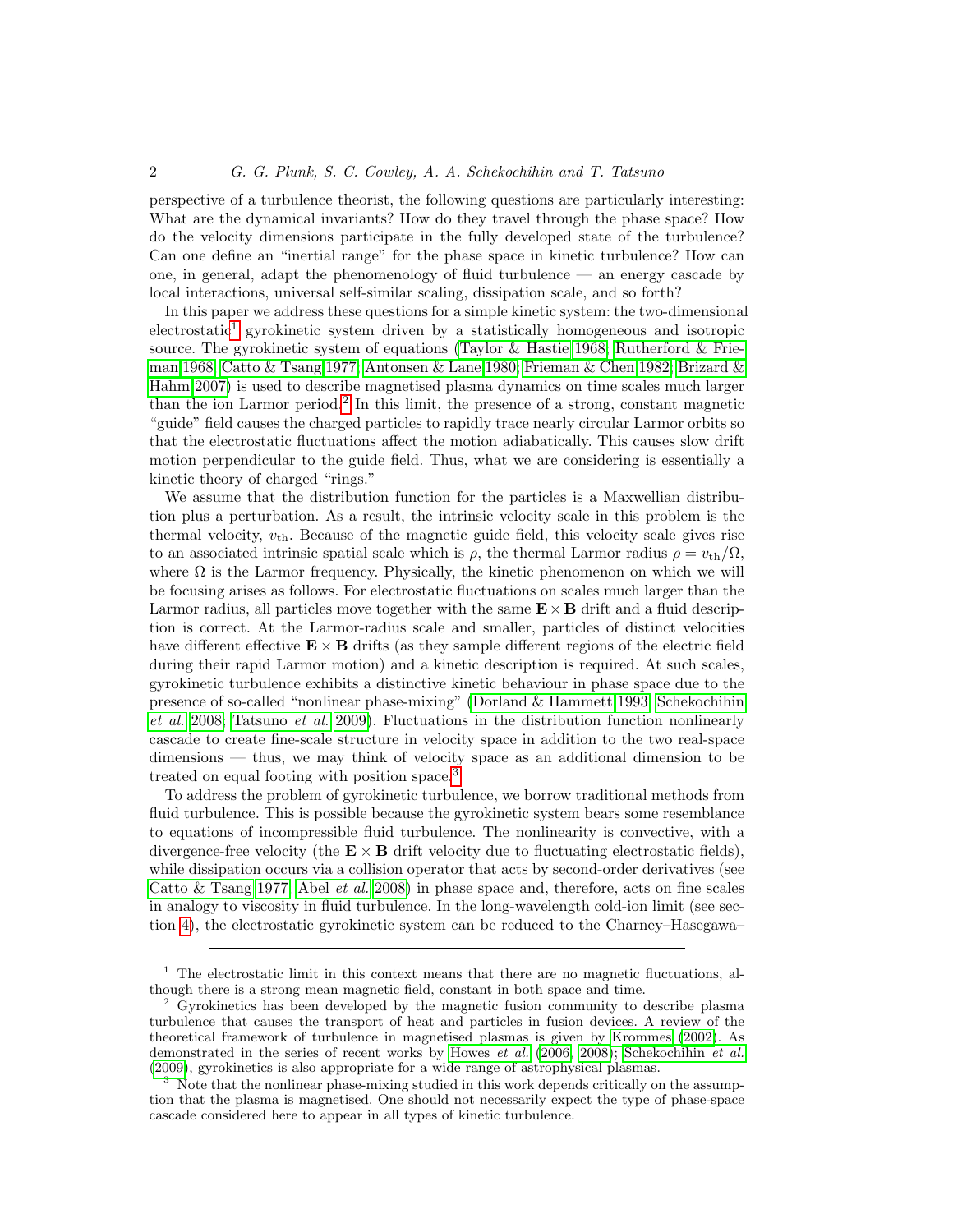Mima (CHM) equation [\(Charney 1971;](#page-28-9) [Hasegawa & Mima 1978\)](#page-28-10) or, with additional assumptions, to the inviscid vorticity equation that describes two-dimensional Euler turbulence [\(Kraichnan 1967;](#page-28-11) [Batchelor 1969\)](#page-28-12).[4](#page-2-0) Thus, from a fluid turbulence perspective, two-dimensional electrostatic gyrokinetics can be seen as a simple kinetic extension of extensively-studied fluid equations.

# 1.2. Outline

The progression of the paper is as follows. We begin in section [2](#page-3-0) by discussing the gyrokinetic system, its applicability and the specific assumptions and approximations we will be using. In section [3,](#page-5-0) we introduce and discuss the dynamical collisionless invariants of the gyrokinetic system. It is shown that there are two such invariants. One invariant is related to the perturbed free energy (or perturbed entropy) of the system. We argue that this invariant must cascade forward to fine scales in phase space, where the collision operator ultimately dissipates it. The other invariant is special to the two-dimensional electrostatic system and is not conserved in three-dimensional gyrokinetics. We argue that this "electrostatic" invariant will cascade inversely to larger scales — as does energy in two-dimensional fluid turbulence.

In section [4,](#page-7-0) we study the long wavelength regime  $(k\rho \ll 1)$  and explore the relationship between gyrokinetic and CHM/Euler turbulence. We derive the inviscid CHM/Euler equations as asymptotic limits of the gyrokinetic system. We also discuss the two invariants of the CHM/Euler equation and how they relate to the gyrokinetic collisionless invariants. We find that our electrostatic invariant in this limit becomes the inversely cascading CHM/Euler invariant ('energy'). The forward cascading quantity from CHM/Euler turbulence ('enstrophy') is found to be only one part of the gyrokinetic quantity which cascades forward; the other essentially kinetic part corresponds to a passive scalar field.

In section [5,](#page-9-0) we derive several scaling results by phenomenological arguments. This section gives a simplified physical perspective, which may serve as a guide for the analysis in the remaining sections of the paper. We begin with a standard treatment of the longwavelength fluid regimes. We then shift attention to the short-wavelength  $(k\rho \gg 1)$ nonlinear phase-mixing regime, where the turbulence has a strongly kinetic character this regime is the chief focus of the remainder of the paper. We describe the physical mechanism of nonlinear phase-mixing and present a phenomenological analysis of the turbulence cascade based on the work by [Schekochihin](#page-29-2) et al. [\(2008,](#page-29-2) [2009\)](#page-29-4). In section [5.4,](#page-12-0) we tie together the results by presenting two scenarios – injection at a long-wavelength scale and injection at a short-wavelength scale – and describing the dual cascade through various scale ranges.

In section [6](#page-14-0) we begin a more formal analysis of the gyrokinetic system. We first introduce the statistical tools and notation that will be needed, followed by a discussion of symmetries. Symmetries play an important role in turbulence theory, and in subsequent arguments we appeal to the principle of restored symmetry in the fully developed state. In sections [6.3](#page-16-0) and [6.4,](#page-17-0) we derive the third-order statistical laws following from the gyrokinetic equation, in the style of [Kolmogorov \(1941\)](#page-28-13) and [Yaglom \(1949\)](#page-29-5). These are exact results, valid uniformly for all wavenumbers, i.e. both in the long- and short-wavelength limits.

In section [8](#page-20-0) we derive scaling laws for the phase-space spectra. Scales in real space are treated in the conventional way by using a Fourier transform while for scales in velocity

<span id="page-2-0"></span><sup>4</sup> The relationship between plasma dynamics and two-dimensional fluid turbulence was demonstrated first by [Taylor & McNamara](#page-29-6) [\(1971\)](#page-29-6).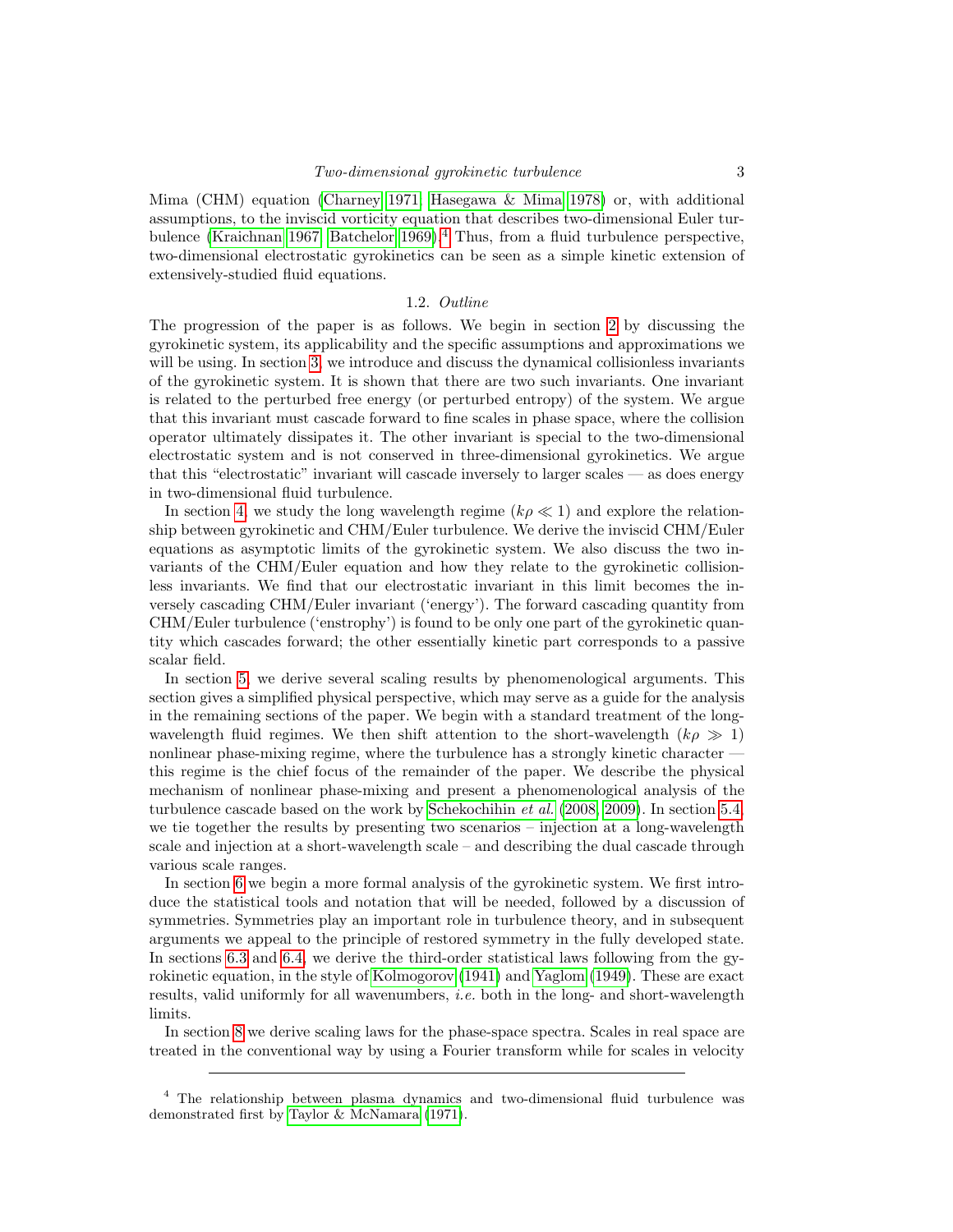



<span id="page-3-1"></span>Figure 1. Structure of the paper. Unidirectional arrows indicate dependencies and flow of Figure 1. Structure of the paper. Unidirectional arrows indicate dependencies and flow of discussion. Bidirectional arrows indicate cross-referencing. discussion. Bidirectional arrows indicate cross-referencing.

space, we use the zeroth-order Hankel transform, which is inspired by the mathematical space, we use the zeroth-order Hankel transform, which is inspired by the mathematical structure of gyrokinetics. Using this formalism, we derive approximate spectral scaling structure of gyrokinetics. Using this formalism, we derive approximate spectral scaling laws, both for the forward and inverse cascades, in the limit of spatial scales much smaller than the Larmor radius and velocity scales much smaller than the thermal velocity. than the Larmor radius and velocity scales much smaller than the thermal velocity.

# 1.3. Structure of paper 1.3. Structure of paper

To help the reader navigate the paper, we have provided a diagram in figure 1 that To help the reader navigate the paper, we have provided a diagram in figure [1](#page-3-1) that describes its overall structure. Although the paper is arranged to be read from start to describes its overall structure. Although the paper is arranged to be read from start to finish, the reader may choose to narrow his/her attention by following only one of the finish, the reader may choose to narrow his/her attention by following only one of the three suggested paths in the diagram. These paths are sufficiently independent to be read three suggested paths in the diagram. These paths are sufficiently independent to be read separately, but are strongly related. The left path in the diagram focuses on the familiar separately, but are strongly related. The left path in the diagram focuses on the familiar CHM and Euler fluid limits in the context of gyrokinetic theory. In the center path, CHM and Euler fluid limits in the context of gyrokinetic theory. In the center path, many of the short-wavelength kinetic results are derived by simple phenomenological many of the short-wavelength kinetic results are derived by simple phenomenological arguments. The right path focuses on derivation of the results using exact methods and arguments. The right path focuses on derivation of the results using exact methods and a novel spectral treatment of velocity space. There is a significant amount of material a novel spectral treatment of velocity space. There is a significant amount of material in sections 6, 7 and 8 which is not covered in the phenomenological section 5, but the in sections [6,](#page-14-0) [7](#page-18-0) and [8](#page-20-0) which is not covered in the phenomenological section [5,](#page-9-0) but the derivations are more technical and the central path should provide a good introduction derivations are more technical and the central path should provide a good introduction to the important ideas. to the important ideas.

# <span id="page-3-0"></span>2. Equations 2. Equations

What follows is a brief discussion of the gyrokinetic equations, their normalisation and What follows is a brief discussion of the gyrokinetic equations, their normalisation and applicability. A central point that emerges from this discussion is that the system studied applicability. A central point that emerges from this discussion is that the system studied in this paper will have wide-ranging applicability, subject to specific interpretation of the in this paper will have wide-ranging applicability, subject to specific interpretation of the fluctuating fields and normalisation. Readers wishing to skip these details are advised to fluctuating fields and normalisation. Readers wishing to skip these details are advised to take equations 2.5 and 2.6 with definitions 2.3, 2.4 and 2.7 as the equations we will study take equations [2.5](#page-5-1) and [2.6](#page-5-2) with definitions [2.3,](#page-4-0) [2.4](#page-4-1) and [2.7](#page-5-3) as the equations we will study in this paper. in this paper.

In kinetic plasma theory, each species s (electrons or ions) of a plasma is described by In kinetic plasma theory, each species s (electrons or ions) of a plasma is described by a distribution function  $f$ , which is a function of space, time and velocity. As is customary with so-called  $\delta f$  gyrokinetics, the full distribution function is split into an equilibrium part and fluctuating parts: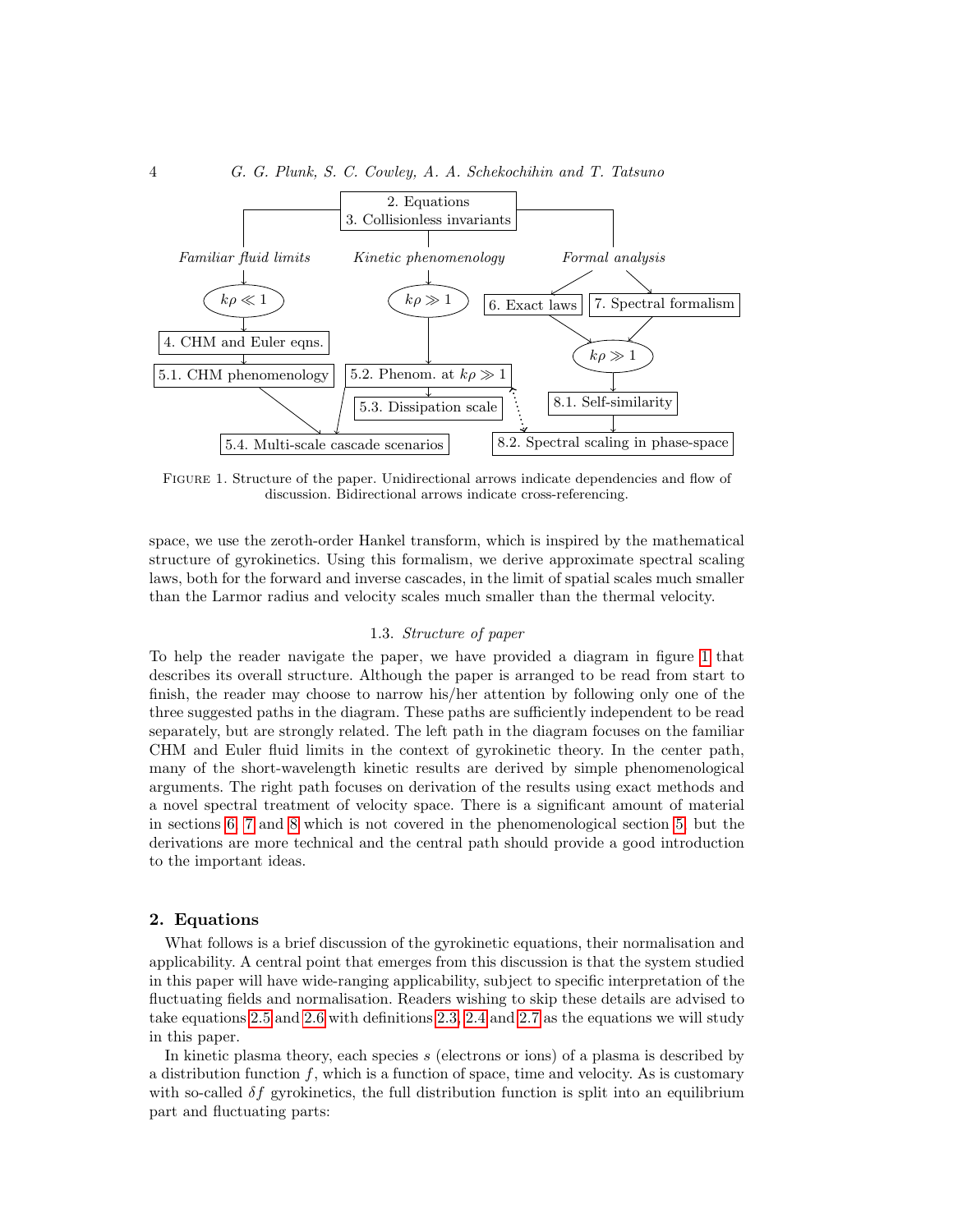<span id="page-4-2"></span>
$$
f = F_0 + \epsilon \left[ -\varphi F_0 + h(t, \mathbf{R}, v_\perp, v_\parallel) \right],
$$
 (2.1)

where  $\varphi$  is the electrostatic potential and  $\epsilon = \rho/L$  is the fundamental gyrokinetic expansion parameter, the ratio of the Larmor radius to the system scale. The equilibrium distribution  $F_0 = (2\pi)^{-3/2} e^{-v^2/2}$  is a Maxwellian distribution in velocity space. The second term in equation [2.1](#page-4-2) is the so-called Boltzmann part of the distribution. The final term is the gyro-centre distribution function,  $h$ , which depends on coordinates that are defined relative to the mean magnetic field,  $\mathbf{B}_0 = \hat{\mathbf{z}}B_0$ : the perpendicular velocity  $v_{\perp}$  (magnitude of the velocity perpendicular to  $\mathbf{B}_0$ ), the parallel velocity  $v_{\parallel}$  (velocity parallel to  $\mathbf{B}_0$ ) and the gyro-centre position  $\mathbf{R}$ . The particle position and gyro-centre position are related by the transformation  $\mathbf{r} = \mathbf{R} + \boldsymbol{\rho}$  where the Larmor radius vector is  $\rho(\vartheta) = \hat{\mathbf{z}} \times \mathbf{v} = v_{\perp}(\hat{\mathbf{y}} \cos \vartheta - \hat{\mathbf{x}} \sin \vartheta)$  and  $\vartheta$  is the gyro-angle. Velocities are normalised to the thermal speed  $v_{\text{th}}$ , while spatial scales are normalised to the Larmor radius  $\rho = v_{\text{th}}/\Omega$ . The normalisations are given in full in the appendix [A.](#page-26-0)

It can be shown by rigourous asymptotic expansion  $(e.g.,\, see\, House\, et\, al.\, 2006)$  $(e.g.,\, see\, House\, et\, al.\, 2006)$  that the gyro-centre distribution function  $h$  satisfies the nonlinear gyrokinetic equation. The electrostatic gyrokinetic equation for a homogeneous equilibrium  $(i.e.,$  assuming no variation in the background magnetic field, density or temperature) is

<span id="page-4-3"></span>
$$
\frac{\partial h}{\partial t} + v_{\parallel} \frac{\partial h}{\partial z} + \mathbf{v}_E \cdot \nabla h - \langle C[h] \rangle_{\mathbf{R}} = \frac{\partial \langle \varphi \rangle_{\mathbf{R}}}{\partial t} F_0 + \mathcal{F},
$$
\n(2.2)

where  $\nabla = \partial/\partial \mathbf{R}$ . The term  $\langle C[h]\rangle_\mathbf{R}$  represents the gyrokinetic collision operator, and F is a general kinetic source term  $(i.e.$  external drive), which will be left unspecified at this stage. The gyro-average  $\langle \cdot \rangle_R$  is an average over the gyro-angle, with gyro-centre position **R** held fixed: for an arbitrary function of position  $A(\mathbf{r})$ ,

<span id="page-4-0"></span>
$$
\langle A(\mathbf{r}) \rangle_{\mathbf{R}} = \frac{1}{2\pi} \int_0^{2\pi} d\vartheta A(\mathbf{R} + \boldsymbol{\rho}(\vartheta)).
$$
 (2.3)

Note that, even if  $A(\mathbf{r})$  has no velocity dependence, its gyro-average  $\langle A(\mathbf{r})\rangle_{\mathbf{R}}$  does. The gyro-averaged  $\mathbf{E} \times \mathbf{B}$  velocity, a function of gyro-centre position  $\mathbf{R}$  and velocity  $v_{\perp}$ , is defined

<span id="page-4-1"></span>
$$
\mathbf{v}_E(\mathbf{R}, v_\perp) = \hat{\mathbf{z}} \times \nabla \left\langle \varphi \right\rangle_\mathbf{R} . \tag{2.4}
$$

In our two-dimensional theory, we neglect the parallel ion inertia term  $v_{\parallel} \partial h / \partial z$  in equation [2.2](#page-4-3) (see section [9.4](#page-25-0) for a discussion of this). The  $v_{\parallel}$  dependence of h is therefore no longer important (except for its appearance in the collisional operator<sup>[5](#page-4-4)</sup>). Thus, it will be concealed when possible in the remainder of this paper. It should be assumed that wherever velocity integration is present, integration over  $v_{\parallel}$  is implied. Henceforth, we use v as shorthand for the perpendicular velocity  $v_{\perp}$ .

We can rewrite the gyrokinetic equation [2.2](#page-4-3) compactly in terms of a new distribution function  $g = h - \langle \varphi \rangle_{\mathbf{R}} F_0$ . This is two-dimensional gyrokinetic equation that we will use in the rest of this paper:

<span id="page-4-4"></span> $^{\rm 5}$  When written explicitly, the full collisional operator is the gyro-averaged linearised Landau operator (see the appendix of [Schekochihin](#page-29-4) *et al.* [2009\)](#page-29-4), an integro-differential operator with non-trivial dependence on  $v_{\parallel}$  space. However, a simplified operator, such as the one given by Abel *[et al.](#page-28-5)* [\(2008\)](#page-28-5), is a good example to keep in mind for the discussions of this paper.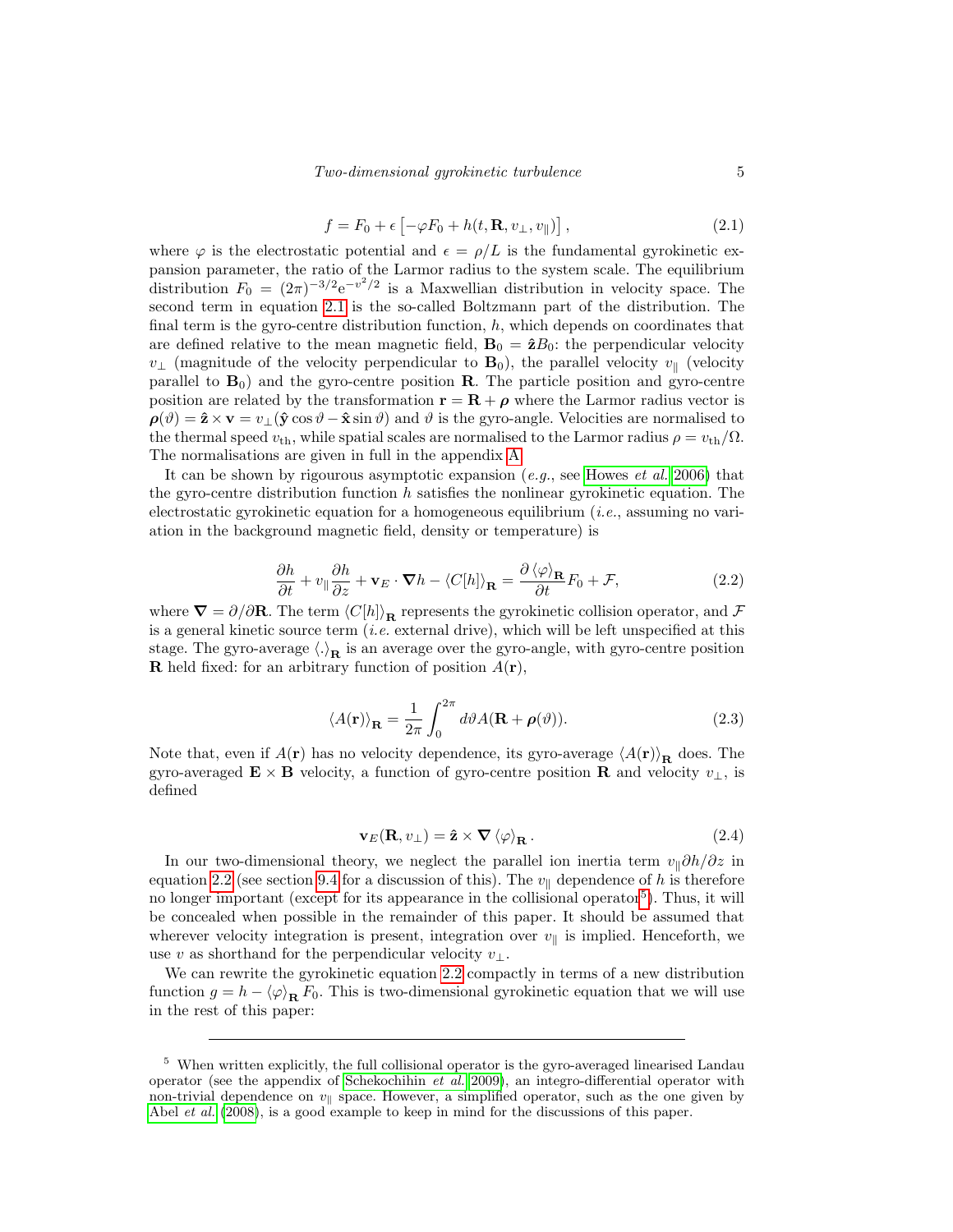<span id="page-5-1"></span>
$$
\frac{\partial g}{\partial t} + \mathbf{v}_E \cdot \nabla g = \langle C[h] \rangle_\mathbf{R} + \mathcal{F}.
$$
 (2.5)

The full plasma dynamics are described by the gyrokinetic equations for each species, with the additional constraint that charge neutrality must be maintained ("quasi-neutrality"). We make a common simplification in solving the gyrokinetic equation for only one of the species. This is justified by the disparity between the ion and electron Larmor radii, which leads to the Boltzmann (or 'adiabatic') response for the other species (see appendix [B](#page-26-1) for a discussion). Under these assumptions, quasi-neutrality takes the form

<span id="page-5-2"></span>
$$
2\pi \int_0^\infty v dv \langle g \rangle_\mathbf{r} = (1+\tau)\varphi - \Gamma_0 \varphi.
$$
 (2.6)

The constant  $\tau$  depends on the choice of kinetic species (or scale of interest) and response model for the non-kinetic species (see appendix [B\)](#page-26-1). Note that the velocity integration at constant real-space coordinate r requires a change of variables (from gyro-center coordinate **R**). This gives rise to the angle average  $\langle . \rangle_r$ , which is an average over gyro-angle  $\vartheta$ with real-space coordinate **r** held fixed:

<span id="page-5-3"></span>
$$
\langle A(\mathbf{R}) \rangle_{\mathbf{r}} = \frac{1}{2\pi} \int_0^{2\pi} d\vartheta A(\mathbf{r} - \boldsymbol{\rho}(\vartheta)).
$$
 (2.7)

The operator  $\Gamma_0$  is defined

$$
\Gamma_0 \varphi = \int_0^\infty v dv \, e^{-v^2/2} \left\langle \langle \varphi \rangle_\mathbf{R} \right\rangle_\mathbf{r} . \tag{2.8}
$$

This operator is multiplicative in Fourier space — it is simply

<span id="page-5-4"></span>
$$
\hat{\Gamma}_0(k) = I_0(k^2)e^{-k^2},\tag{2.9}
$$

where  $I_0$  is the zeroth-order modified Bessel function. Note that the gyro-average in Fourier space reduces to multiplication by the Bessel function  $J_0(kv)$ . So, equation [2.4](#page-4-1) is

<span id="page-5-6"></span>
$$
\hat{\mathbf{v}}_E = \mathbf{i}\hat{\mathbf{z}} \times \mathbf{k} J_0(kv)\hat{\varphi}(\mathbf{k}),\tag{2.10}
$$

where  $\hat{\varphi}$  denotes the Fourier transform of  $\varphi$ . Quasi-neutrality, equation [2.6,](#page-5-2) in Fourier space becomes

<span id="page-5-5"></span>
$$
\hat{\varphi}(\mathbf{k}) = \beta(k) \int v dv J_0(kv) \hat{g}(\mathbf{k}, v), \qquad (2.11)
$$

where

<span id="page-5-7"></span>
$$
\beta(k) = \frac{2\pi}{(1+\tau) - \hat{\Gamma}_0(k)}.
$$
\n(2.12)

Equations [2.5](#page-5-1) and [2.6](#page-5-2) are the starting point for all further investigations of this paper. This two-dimensional gyrokinetic system is the simplest paradigm for kinetic turbulence of magnetised plasmas.

# <span id="page-5-0"></span>3. Collisionless invariants

We focus on two quadratic invariants of the two-dimensional gyrokinetic system. To derive the first, let us start by noting that the average of  $g^2$  is collisionlessly conserved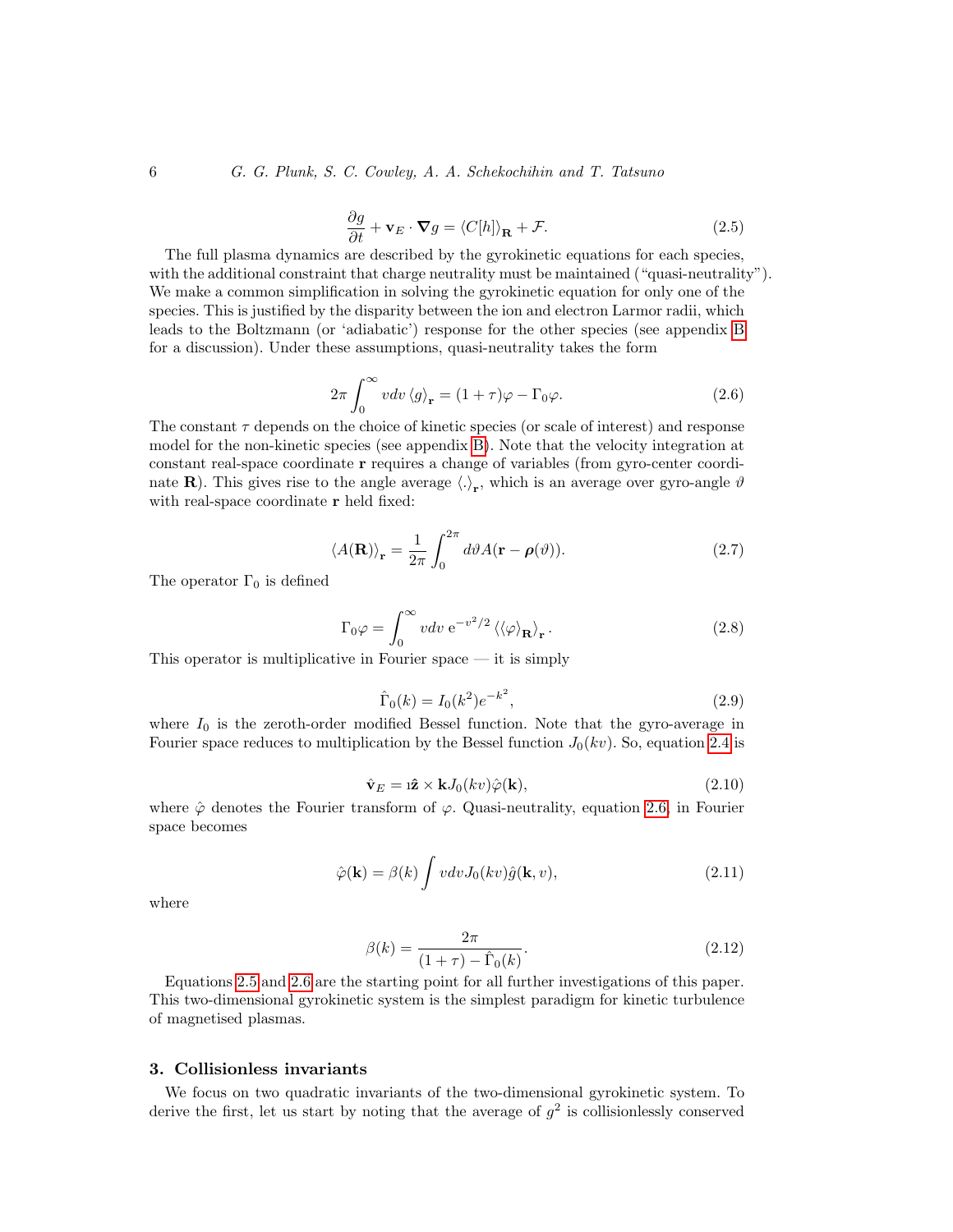for each individual value of v. That is, the volume-averaged  $g^2$ , as a function of velocity, must remain unchanged in the absence of collisions or forcing. Dividing  $g^2$  by an arbitrary function of velocity,  $\kappa(v)$ , and integrating over v, a class of invariants is formed, which we will refer to as the "generalized free energy" (after this section, we use the abbreviation "free energy"):

<span id="page-6-3"></span>
$$
W_g[\kappa(v)] = 2\pi \int v dv \int \frac{d^2 \mathbf{R}}{V} \frac{g^2}{2\kappa(v)} = 2\pi \int v dv \int \frac{d^2 \mathbf{r}}{V} \frac{\langle g^2 \rangle_{\mathbf{r}}}{2\kappa(v)},
$$
(3.1)

where  $V$  is the system volume. A scaling theory for two-dimensional gyrokinetic turbulence may be developed, while allowing for arbitrary  $\kappa(v)$  — under the constraint that  $\kappa(v)$  varies only on the thermal velocity scale  $v_{th} = 1$  and so does not introduce additional velocity-space scales into the problem. Two functions,  $\kappa = 1$  and  $\kappa = F_0$ , are particularly useful, so we introduce the following notation:

$$
W_{g1} = W_g[1],
$$
\n(3.2a)

$$
W_{g0} = W_g[F_0].
$$
\n(3.2*b*)

<span id="page-6-1"></span>The second invariant of the gyrokinetic system, equations [2.5](#page-5-1) and [2.6,](#page-5-2) is particular to the electrostatic two-dimensional case:

<span id="page-6-0"></span>
$$
E = \frac{1}{2} \int \frac{d^2 \mathbf{r}}{V} \left[ (1 + \tau) \varphi^2 - \varphi \Gamma_0 \varphi \right]. \tag{3.3}
$$

We refer to this quantity as the "electrostatic invariant." Note that the operator  $\Gamma_0$ renders the second term negligible at large k (because in Fourier space  $\hat{\Gamma}_0 \sim k^{-1}$ ; see equation [2.9\)](#page-5-4). For this and other reasons, it is convenient to define the quantity  $E_{\varphi}$ (which is not in general an invariant):

<span id="page-6-2"></span>
$$
E_{\varphi} = \frac{1}{2} \int \frac{d^2 \mathbf{r}}{V} \varphi^2.
$$
 (3.4)

From equation [3.3,](#page-6-0)  $E(k) \approx (1+\tau)E_{\varphi}(k)$  for  $k \gg 1$ .

We now demonstrate the conservation of  $W_q$  and E by deriving the "global budget" equations from the gyrokinetic system. Multiplying the gyrokinetic equation [2.5](#page-5-1) by  $g/\kappa$ , averaging over gyro-centre position  $\bf{R}$  and integrating over velocity, we get

$$
\frac{dW_g}{dt} = \int \frac{d^2 \mathbf{r}}{V} 2\pi \int v dv \left\langle \frac{g \left\langle C[h] \right\rangle_{\mathbf{R}}}{\kappa(v)} \right\rangle_{\mathbf{r}} + \varepsilon_w, \tag{3.5}
$$

where the injection rate of free energy is

$$
\varepsilon_{w} = \int \frac{d^{2} \mathbf{r}}{V} 2\pi \int v dv \frac{\langle g \mathcal{F} \rangle_{\mathbf{r}}}{\kappa}.
$$
\n(3.6)

Multiplying the gyrokinetic equation [2.5](#page-5-1) by  $\langle \varphi \rangle_{\mathbf{R}}$  and integrating over real-space coordinate  $\bf{r}$  and velocity v, we obtain the global budget equation for the electrostatic invariant:

$$
\frac{dE}{dt} = \frac{1}{2} \int \frac{d^2 \mathbf{r}}{V} \varphi \, 2\pi \int v dv \, \langle \langle C[h] \rangle_{\mathbf{R}} \rangle_{\mathbf{r}} + \varepsilon_E, \tag{3.7}
$$

where the injection rate of the electrostatic invariant is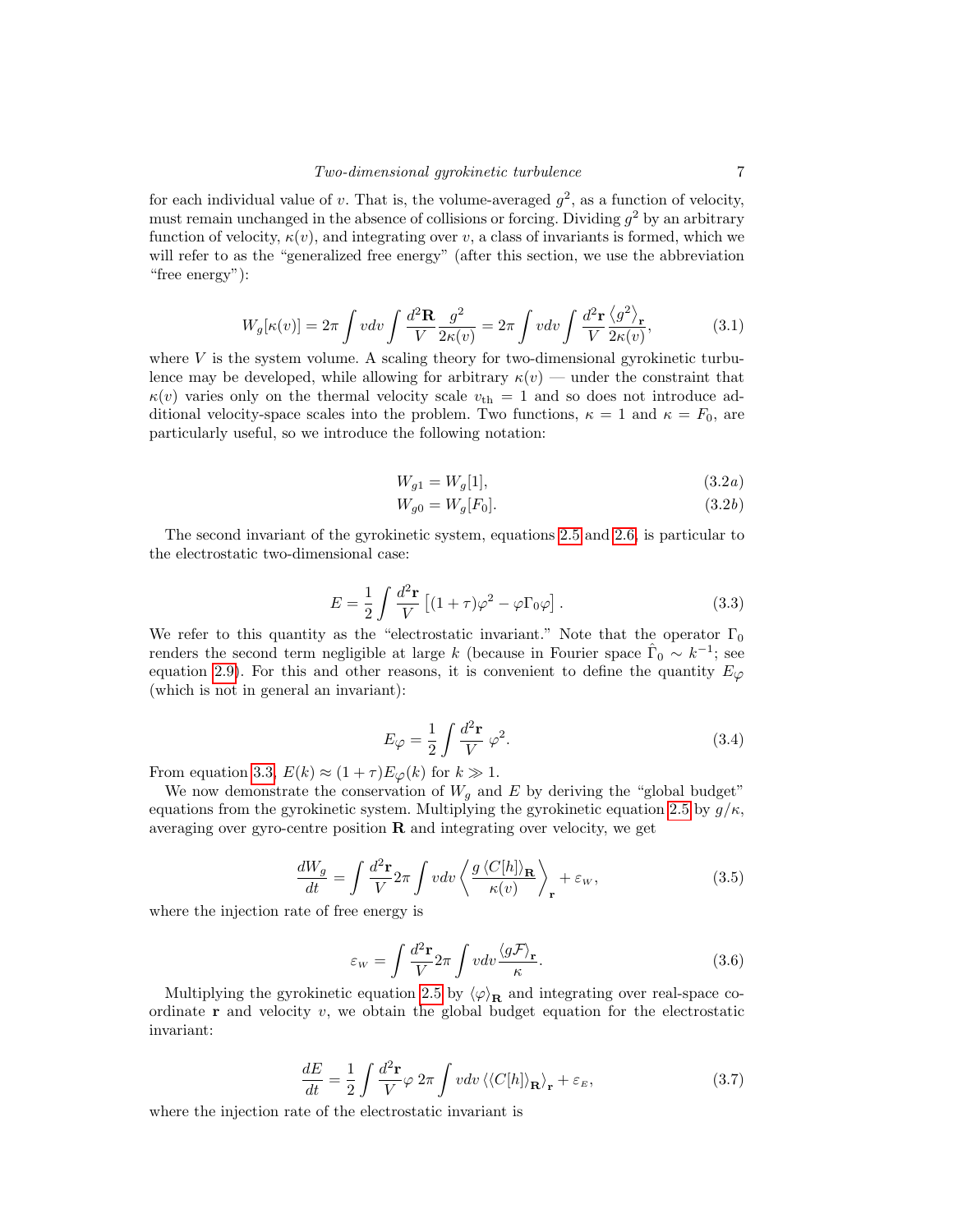$$
\varepsilon_E = \frac{1}{2} \int \frac{d^2 \mathbf{r}}{V} \varphi \, 2\pi \int v dv \, \langle \mathcal{F} \rangle_{\mathbf{r}} \,. \tag{3.8}
$$

It is useful to compare these results with what is known for three-dimensional gyrokinetics. Note that the electrostatic invariant is not conserved by the three-dimensional gyrokinetic equation [2.2,](#page-4-3) because of the particle streaming term  $v_{\parallel} \partial h/\partial z$  that must be retained (just as the three-dimensional Navier–Stokes equation does not conserve enstrophy, while in two dimensions it does). Three-dimensional gyrokinetics does have an invariant that plays the role of the Navier–Stokes energy. The invariant is the perturbed free energy, W (see [Krommes & Hu 1994;](#page-28-14) [Sugama](#page-29-7) et al. [1996;](#page-29-7) [Howes](#page-28-7) et al. [2006;](#page-28-7) [Schekochi](#page-29-2)hin *[et al.](#page-29-2)* [2008,](#page-29-2) [2009\)](#page-29-4). Its conservation is demonstrated by multiplying the gyrokinetic equation [2.2](#page-4-3) by  $h/F_0$  and integrating over velocity and position r. In our notation, W is

$$
W = W_{g0} + E. \tag{3.9}
$$

For scales much smaller than the Larmor radius, we will see that the electrostatic invariant contributes negligibly to W and it is therefore justified to refer to either W or  $W_{q0}$ as the free energy.

## <span id="page-7-0"></span>4. Charney–Hasegawa–Mima and Euler equations

The CHM and Euler equations are popular paradigms for two-dimensional fluid turbulence. They can be derived as rigourous (and physical) asymptotic limits of the gyrokinetic equation, as we now demonstrate.

<span id="page-7-2"></span>We begin with the gyrokinetic system [2.5](#page-5-1) and [2.6,](#page-5-2) and take the long-wavelength limit,  $k \ll 1$ , and the small temperature ratio limit  $\tau \ll 1.6$  $\tau \ll 1.6$  Formally, we assume  $k^2 \sim \tau$  and  $\partial_t \sim C[.]\sim k^2\varphi$ . The gyro-average in equation [2.5](#page-5-1) acts as unity, while we must keep  $\Gamma_0$  to order  $k^2$  in equation [2.6](#page-5-2) (the zeroth-order part cancels), so  $\Gamma_0 \approx 1 + \nabla^2$ . The gyrokinetic system in this limit is

$$
\frac{\partial g}{\partial t} + \mathbf{v}_{E0} \cdot \nabla g = C[g] + \mathcal{F}, \qquad (4.1a)
$$

<span id="page-7-3"></span>
$$
2\pi \int v dv g = \tau \varphi - \nabla^2 \varphi, \qquad (4.1b)
$$

where  $\mathbf{v}_{E0} = \hat{\mathbf{z}} \times \nabla \varphi$  is the  $\mathbf{E} \times \mathbf{B}$  velocity (without the gyro-average). Now, by integrating equation  $4.1a$  over velocity space (noting that the integral of the collision operator is zero by particle conservation) and using quasi-neutrality, equation [4.1](#page-7-3)b, we obtain a single equation for the electrostatic potential:

$$
\partial_t(\tau - \nabla^2)\varphi + \mathbf{v}_{E0} \cdot \mathbf{\nabla}(-\nabla^2 \varphi) = \mathcal{F}_{\text{CHM}},\tag{4.2}
$$

where  $\mathcal{F}_{\text{CHM}} = 2\pi \int v dv \mathcal{F}$ . This is the inviscid CHM equation. The scale given by  $\tau^{-1/2}$ corresponds to the Rossby deformation radius in quasi-geostrophic turbulence or the ion sound radius,  $\rho_s$ , in a plasma. The two-dimensional Euler equation is obtained in the case  $\tau = 0$  (the no-response model; see appendix [B,](#page-26-1) equation [B 3\)](#page-27-0).

There are two invariants of the CHM/Euler equation that are relevant to our discussion.

<span id="page-7-1"></span> $6$  The limit of small temperature ratio is somewhat restrictive but the CHM equation follows from it in a simple and transparent manner. We note that a more detailed system of fluid equations can be worked out for  $\tau$  of order unity but, for our purposes, it is not substantially different from the familiar CHM equation.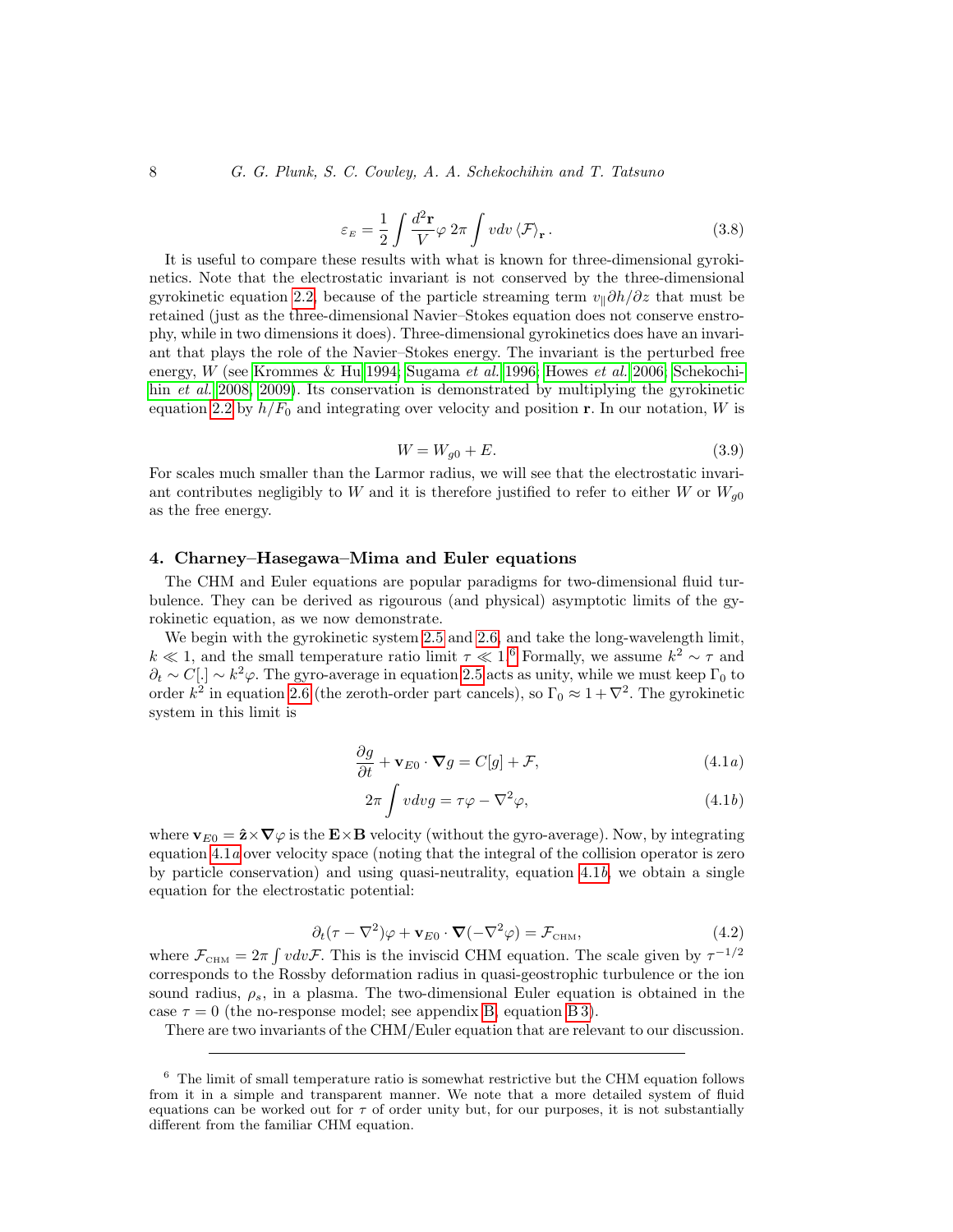<span id="page-8-1"></span>These are referred to as energy and enstrophy, although their physical interpretation depends on the specific scale of interest. They are found by multiplying equation [4.2](#page-7-3) by  $\varphi$  and  $\nabla^2 \varphi$ , respectively, and integrating over the system volume:

$$
E_{\text{CHM}} = \frac{1}{2} \int \frac{d^2 \mathbf{r}}{V} (\tau \varphi^2 + |\mathbf{\nabla} \varphi|^2), \tag{4.3a}
$$

$$
Z_{\text{CHM}} = \frac{1}{2} \int \frac{d^2 \mathbf{r}}{V} (\tau | \mathbf{\nabla} \varphi |^2 + (\nabla^2 \varphi)^2). \tag{4.3b}
$$

We now show that there is an additional invariant associated with the gyrokinetic description (given by equation [4.1\)](#page-7-2). Without loss of generality, we introduce the following ansatz for g:

<span id="page-8-5"></span>
$$
g = F_0(\tau - \nabla^2)\varphi + \tilde{g},\tag{4.4}
$$

Quasi-neutrality (equation [4.1](#page-7-3)b) implies that  $\tilde{g}$  does not contribute to particle density:

$$
\int v dv \, \tilde{g} = 0. \tag{4.5}
$$

Now, multiplying the CHM equation [4.2](#page-7-3) by  $F_0$  and subtracting it from equation [4.1](#page-7-2)a, we obtain a separate equation for  $\tilde{g}$ :

<span id="page-8-0"></span>
$$
\frac{\partial \tilde{g}}{\partial t} + \mathbf{v}_{E0} \cdot \nabla \tilde{g} = \langle C[\tilde{g}] \rangle_{\mathbf{R}} + (\mathcal{F} - F_0 \mathcal{F}_{\text{CHM}}). \tag{4.6}
$$

Thus,  $\tilde{q}$  behaves as a passive scalar in the CHM/Euler limit, advected by the  $\mathbf{E} \times \mathbf{B}$ flow determined by equation [4.2.](#page-7-3) From equation [4.6,](#page-8-0) it follows that there is another collisionless invariant:

<span id="page-8-2"></span>
$$
W_{\tilde{g}}[\kappa(v)] = \frac{1}{2} \int \frac{d^2 \mathbf{r}}{V} \int v dv \frac{\tilde{g}^2}{\kappa(v)},
$$
\n(4.7)

where  $\kappa(v)$  is an arbitrary function of velocity. The free energy invariant  $W_{q0}$  (equation [3.2](#page-6-1)b) can now be written in terms of the three gyrokinetic–CHM invariants:

<span id="page-8-3"></span>
$$
W_{g0} = W_{\tilde{g}0} + \tau E_{\text{CHM}} + Z_{\text{CHM}},\tag{4.8}
$$

where we define  $W_{\tilde{q}0} = W_{\tilde{q}}[F_0]$ . As we have shown, each term here is conserved individually in the CHM/Euler limit.

To complete our account of how the gyrokinetic invariants reduce to the CHM/Euler invariants in the long-wavelength limit, we note that the (gyrokinetic) electrostatic invariant E reduces to the energy invariant  $E_{\text{CHM}}$ . From equation [3.3,](#page-6-0) taking  $\Gamma_0 \approx 1 + \nabla^2$ , we have

<span id="page-8-4"></span>
$$
E = E_{\text{CHM}}.\tag{4.9}
$$

As a final comment in this section, note that viscosity did not appear in the fluid limit derived above. To recover the viscous CHM and the two-dimensional Navier–Stokes equation, one must raise the ordering of the collisional operator. Specifically, the viscous term can be obtained by ordering  $C[.] \sim k^{-2} \partial_t$ .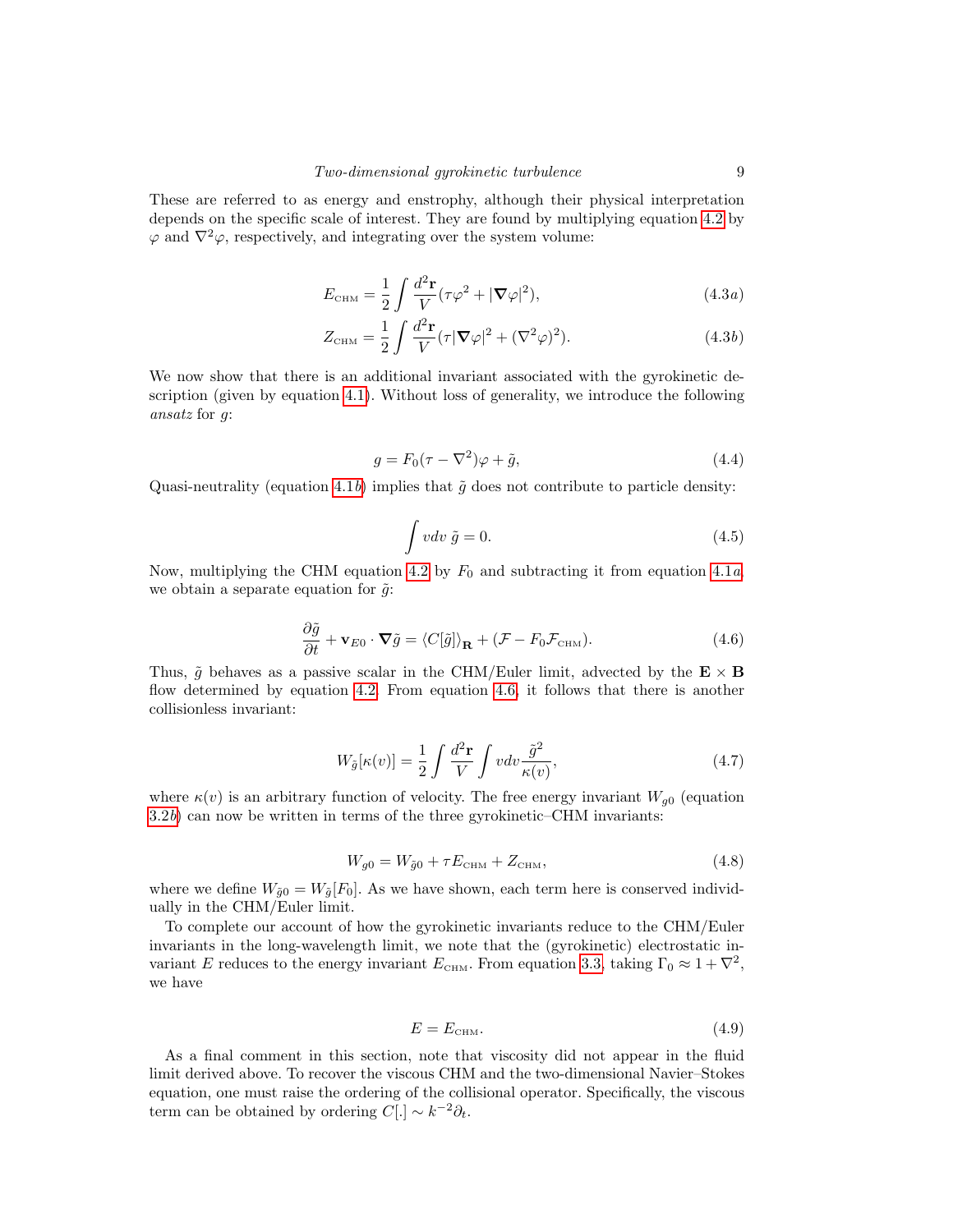#### <span id="page-9-0"></span>5. Phenomenology

In sections [6,](#page-14-0) [7](#page-18-0) and [8,](#page-20-0) we will formally derive properties of fully developed gyrokinetic turbulence. In this section, we give a simpler derivation of some of the scaling results via a set of phenomenological arguments in the style of O[b](#page-29-9)ukhov  $(1941a,b)$ . We first sketch the phenomenology for stationary, driven CHM turbulence, and then outline how these arguments can be adapted for the essentially kinetic short-wavelength regime.

# 5.1. CHM range,  $k \ll 1$

<span id="page-9-5"></span>Inspection of equation [4.3](#page-8-1) reveals that the two invariants of the CHM and Euler equations have spectra that are constrained to satisfy  $Z_{\text{CHM}}(k)/E_{\text{CHM}}(k) = k^2$ . By the argument due to [Fjørtoft \(1953\)](#page-28-15), this implies that a dual cascade will occur. That is, injection at a scale  $k_i$  will give rise to two cascades: an inverse cascade of energy to  $k < k_i$  and a forward cascade of enstrophy to  $k > k_i$ .

Using the assumptions of isotropy and local (in scale) interactions, the CHM equation [4.2](#page-7-3) is translated into phenomenological language as follows:

<span id="page-9-1"></span>
$$
\omega_{\text{NL}}(\tau + \ell^{-2})\varphi_{\ell} \sim \varphi_{\ell}^{2}\ell^{-4},\tag{5.1}
$$

where  $\omega_{NL}$  is the nonlinear decorrelation rate and  $\varphi_{\ell}$  is the characteristic amplitude of  $\varphi$  at scale  $\ell \sim k^{-1}$ . The essential assumption that leads to a scaling theory is that the flux of enstrophy is constant for  $k > k_i$ , while the flux of energy is constant for  $k < k_i$ . Multiplying the right hand side of equation [5.1](#page-9-1) by  $\ell^{-2}\varphi_{\ell}$  gives the nonlinear flux of enstrophy, which must be equal to the total rate of enstrophy injection. This flux must be independent of scale in the stationary state:  $\ell^{-6}\varphi_{\ell}^3 \sim \varepsilon_Z = \text{const.}$  Therefore,

<span id="page-9-4"></span>
$$
\varphi_{\ell} \sim \varepsilon_Z^{1/3} \ell^2 \tag{5.2}
$$

and the spectrum of potential fluctuations<sup>[7](#page-9-2)</sup> is  $E_{\varphi}(k) \sim k^{-5}$ .

To find the scaling law for the inverse-cascade range,  $k < k_i$ , we multiply the right-hand side of equation [5.1](#page-9-1) by  $\varphi_{\ell}^2$  to get the energy flux, and set this equal to the energy injection:  $\ell^{-4}\varphi_{\ell}^3 \sim \varepsilon_E = \text{const.}$  This implies

<span id="page-9-6"></span>
$$
\varphi_{\ell} \sim \varepsilon_E^{1/3} \ell^{4/3} \tag{5.3}
$$

and, therefore,  $E_{\varphi}(k) \sim k^{-11/3}$ .

Finally, the cascade of  $W_{\tilde{q}}$  (equation [4.7\)](#page-8-2) is passive and directed forward. Constancy of nonlinear flux of this invariant implies  $\ell^{-2} \tilde{g}_{\ell}^2 \varphi_{\ell} \sim \tilde{\varepsilon} = \text{const.}^8$  $\ell^{-2} \tilde{g}_{\ell}^2 \varphi_{\ell} \sim \tilde{\varepsilon} = \text{const.}^8$  Using equation [5.2,](#page-9-4) we have for  $k > k_i$ 

$$
\tilde{g}_{\ell} \sim \tilde{\varepsilon}^{1/2} \varepsilon_Z^{-1/6} = \text{const.} \tag{5.4}
$$

Therefore, the spectrum of fluctuations of  $\tilde{g}$  scales as  $W_{\tilde{g}}(k) \sim k^{-1}$ , the usual [Batch](#page-28-16)[elor \(1959\)](#page-28-16) scaling for a passive scalar (also, see [Lesieur & Herring 1985,](#page-29-10) for the twodimensional case).

<span id="page-9-2"></span><sup>&</sup>lt;sup>7</sup> The spectra  $E_{\text{CHM}}(k)$  and  $Z_{\text{CHM}}(k)$  have different scaling laws depending on the relative sizes of  $k^2$  and  $\tau$ . Thus, it is more convenient to speak about the spectrum  $E_{\varphi}(k)$  (defined by equation [3.4\)](#page-6-2), which has a single scaling law.

<span id="page-9-3"></span><sup>&</sup>lt;sup>8</sup> Note that the passive cascade at  $k > k_i$  is marginally non-local because the decorrelation rate scales as  $\omega_{\text{NL}} \sim \varphi_{\ell} \ell^{-2}$ , which, by equation [5.2,](#page-9-4) implies that all scales in the forward-cascade range contribute similarly to the time evolution of  $\tilde{g}$ .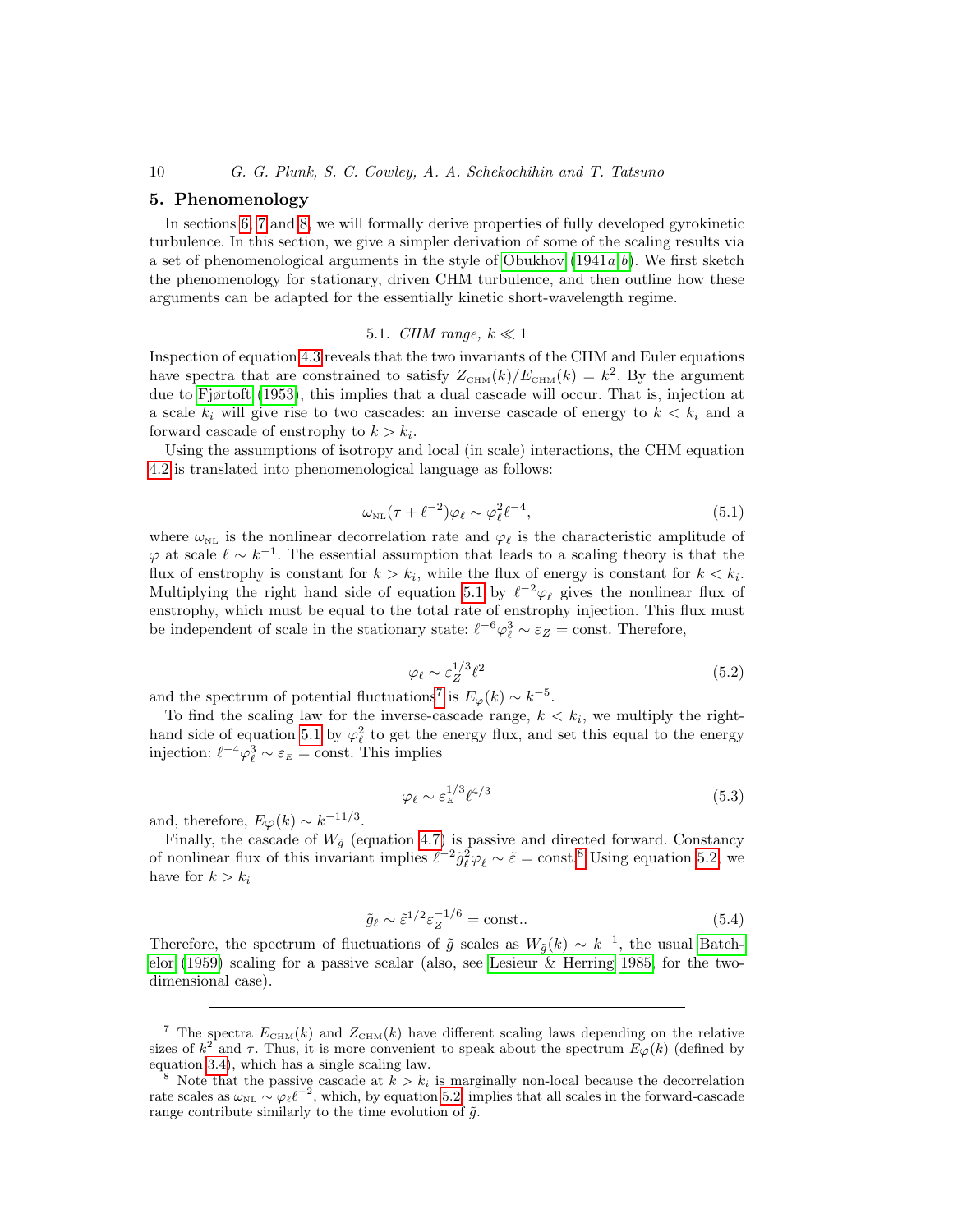

<span id="page-10-0"></span>FIGURE 2. Correlation in velocity space. Contours of constant potential are plotted in a blue color scheme. Overlaid are the orbits of two particles that have the same gyro-centre. During a nonlinear turnover time, the phase-mixing process will de-correlate the motion of these particles because their Larmor radii differ by the correlation length  $\ell$  of the potential. Thus,  $\ell_v \sim \ell$ . (Colour online.)

### 5.2. Nonlinear phase-mixing range,  $k \gg 1$

<span id="page-10-1"></span>[Schekochihin](#page-29-2) *et al.* [\(2008,](#page-29-2) [2009\)](#page-29-4) proposed a phenomenological description of the large $k$  forward cascade in gyrokinetic turbulence. We reproduce their arguments here, in a slightly different form, and also propose a phenomenology to describe the inverse cascade. This will motivate the formal derivations of sections [6](#page-14-0) and [8](#page-20-0) and highlight the salient physical processes.

In gyrokinetics, the drift motion of particles is determined by fluctuating fields averaged along the particle Larmor orbits. Two particles sharing the same gyro-centre but having different velocities perpendicular to the equilibrium magnetic field are subject to a different averaged electrostatic potential and thus have distinct  $\mathbf{E} \times \mathbf{B}$  drifts. This is illustrated in figure [2.](#page-10-0) One can see from this cartoon that if the  $\mathbf{E} \times \mathbf{B}$  flow has a correlation length  $\ell$ , then the particle motion must be decorrelated over the velocity-space scale  $\ell_v$  such that  $\ell_v \sim \ell$ .

Now let  $g_{\ell}(v)$  be the characteristic amplitude of the distribution function g at scale  $\ell$ . In view of the above argument, we assume this quantity to have random structure in velocity space on the scale  $\ell_v \sim \ell$ . From quasi-neutrality (equation [2.6\)](#page-5-2) we can estimate the scaling of  $\varphi_\ell$  in terms of  $g_\ell$ . We make the substitution  $k^{-1} \to \ell$  in the Fourier-space expression [2.11](#page-5-5) and take  $k \gg 1$  (so that  $\beta(k)$  is a constant). The relationship between  $\varphi_{\ell}$  and  $g_{\ell}$  is then derived as follows: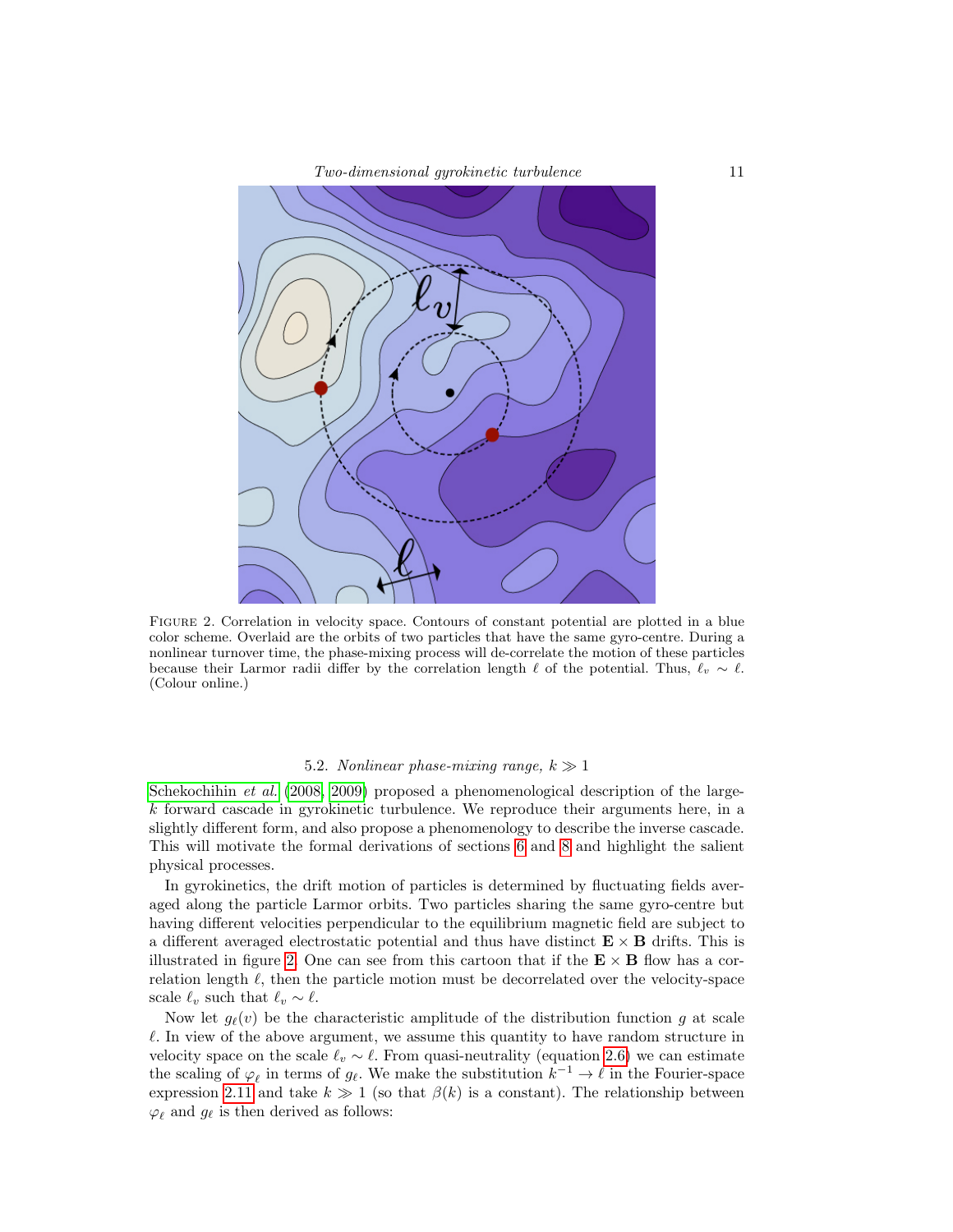<span id="page-11-0"></span>
$$
\varphi_{\ell} \sim \int v dv J_0(v/\ell) g_{\ell}(v) \sim \ell^{1/2} \int v^{1/2} dv \cos(v/\ell - \pi/4) g_{\ell}(v) \sim \ell^{1/2} \ell_v^{1/2} g_{\ell}, \qquad (5.5)
$$

where we have used the large-argument approximation of the Bessel function  $J_0$ . Because of the random velocity dependence of  $g_{\ell}(v)$ , we argue that the velocity integral accumulates like a random walk — the number of steps scales as  $\ell_v^{-1}$  and the step-size scales as  $\ell_v$ , so the typical "displacement" scales as  $\ell_v^{1/2}$ . Note that in the final expression we have introduced the amplitude  $g_{\ell}$  (distinct from  $g_{\ell}(v)$ ), which can roughly be interpreted as the root-mean-square value of the fluctuations in  $g_{\ell}(v)$  over velocity space:  $g_{\ell} \sim \sqrt{\int v dv g_{\ell}^2(v)}$ . Taking  $\ell_v \sim \ell$  (as motivated by the arguments illustrated in figure [2\)](#page-10-0) in equation [5.5,](#page-11-0) we find

<span id="page-11-1"></span>
$$
\varphi_{\ell} \sim \ell g_{\ell}. \tag{5.6}
$$

This immediately implies that there is a possibility of a dual cascade for the two invariants  $W_q$  and E. Indeed, if [5.6](#page-11-1) holds, the spectra  $W_q(k)$  and  $E(k)$  must satisfy  $W_g(k) \sim k^2 E(k)$ . By the argument of [Fjørtoft \(1953\)](#page-28-15), this constraint leads to a dual cascade where E is transferred to larger scales and  $W_q$  is transferred to smaller scales. Thus, if the injection scale is  $k_i \gg 1$ , we predict the existence of two cascades: a forward cascade of  $W_g$  to  $k > k_i$  and an inverse cascade of E to  $k < k_i$ .

From the gyrokinetic equation [2.5,](#page-5-1) we estimate the nonlinear decorrelation rate from the nonlinear term by substituting  $\mathbf{v}_E \cdot \nabla \to J_0(v/\ell)\varphi_\ell \ell^{-2}$ , where the Bessel function comes from the gyro-average in equation [2.10.](#page-5-6) Then the nonlinear decorrelation rate is

<span id="page-11-2"></span>
$$
\omega_{\rm NL} \sim \ell^{-3/2} \varphi_\ell,\tag{5.7}
$$

where we have used the large argument approximation for  $J_0(v/\ell)$  to estimate that the gyro-averaging introduces a factor of  $\ell^{1/2}$ . To determine scalings in the forward-cascade range, we assume locality of interactions and constancy of the flux of free energy (see section [6,](#page-14-0) equation [6.11](#page-17-1) for the exact statement of constancy of flux). This gives

$$
\omega_{\rm NL} g_\ell^2 \sim \ell^{-3/2} \varphi_\ell g_\ell^2 \sim \varepsilon_w = \text{const.} \tag{5.8}
$$

Using equation [5.6,](#page-11-1) we have  $g_{\ell}^{3}\ell^{-1/2} \sim \varepsilon_{W}$  and, therefore,

<span id="page-11-5"></span>
$$
g_{\ell} \sim \varepsilon_w^{1/3} \ell^{1/6},\tag{5.9}
$$

<span id="page-11-4"></span>
$$
\varphi_{\ell} \sim \varepsilon_w^{1/3} \ell^{7/6}.
$$
\n(5.10)

The resulting spectra are  $W_g(k) \propto k^{-4/3}$  and  $E(k) \propto k^{-10/3}$  (in section [8.2](#page-21-0) these are derived more formally). These spectra have been confirmed numerically by [Tatsuno](#page-29-3) *et al.*  $(2009, 2010b).$  $(2009, 2010b).$  $(2009, 2010b).$ 

The analysis of the inverse-cascade range,  $k < k_i$ , follows as in section [5.1.](#page-9-5) Assuming constancy of the flux of the electrostatic invariant  $E$  in the inverse-cascade range (see section [6.4,](#page-17-0) equation [6.18\)](#page-18-1), we have, using equation [5.7,](#page-11-2)

$$
\omega_{\rm NL}\varphi_\ell^2 \sim \ell^{-3/2}\varphi_\ell^3 \sim \varepsilon_E. \tag{5.11}
$$

Hence

<span id="page-11-3"></span>
$$
\varphi_{\ell} \sim \varepsilon_E^{1/3} \ell^{1/2}.
$$
\n(5.12)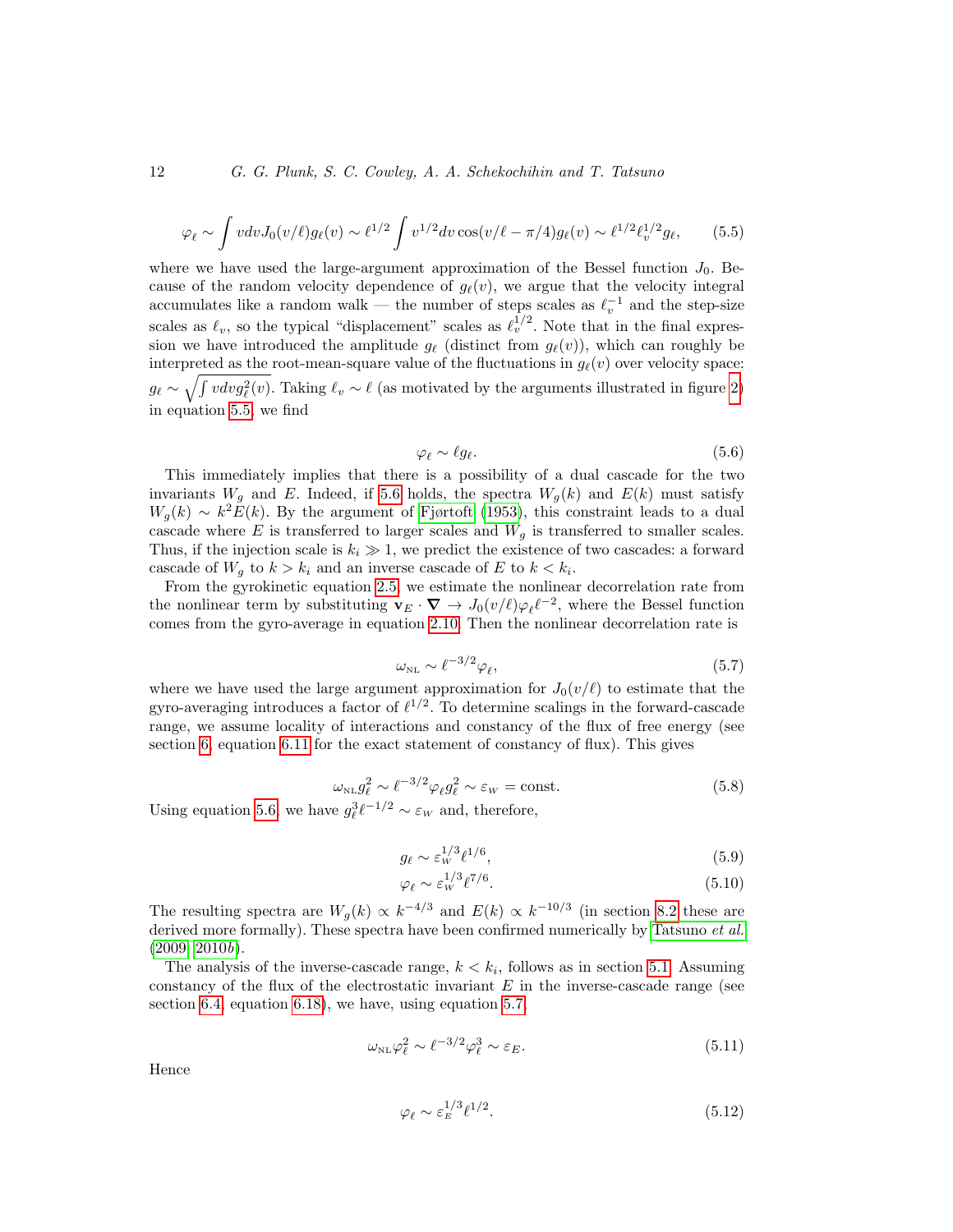The corresponding spectrum is  $E(k) \sim E_{\varphi}(k) \sim k^{-2}$ . If we assume that the relationship [5.6](#page-11-1) also holds in the inverse-cascade range, equation [5.12](#page-11-3) implies

<span id="page-12-5"></span>
$$
g_{\ell} \sim \varepsilon_E^{1/3} \ell^{-1/2} \tag{5.13}
$$

and so the free-energy spectrum in this range is  $W_g(k) \sim k^0$ . See section [8.4](#page-23-0) for a more formal derivation of these scalings.

We note that the numerical experiments of [Tatsuno](#page-29-12)  $et al. (2010a)$  $et al. (2010a)$  $et al. (2010a)$  have confirmed that the locality of the cascade is a good assumption and that the relationship  $\ell_v \sim \ell$  is well satisfied for both the forward and inverse cascades.

#### 5.3. Dissipation scale

<span id="page-12-2"></span>Having derived the inertial-range scalings for the forward cascade, it is easy to estimate the collisional cutoff scale that marks the end of the inertial range. For this purpose, we notice that the collision operator acts by second derivatives in phase space, and so assuming  $\ell_v \sim \ell$ , we may take the collisional damping rate at scale  $\ell$  to be  $\omega_{\text{coll}} \sim \nu \ell^{-2}$ , where  $\nu$  is the collision frequency. At the collisional cutoff scale  $\ell_c$ , the nonlinear and dissipation rates must balance:  $\omega_{NL}(\ell_c) \sim \omega_{coll}(\ell_c)$ . Using equations [5.7](#page-11-2) and [5.10,](#page-11-4) we obtain

<span id="page-12-4"></span>
$$
\ell_c \sim k_c^{-1} \sim \left(\frac{\nu^3}{\varepsilon_w}\right)^{1/5},\tag{5.14}
$$

which is the gyrokinetic analog of the Kolmogorov scale. Note that the cutoff scale may be written in terms of Do, the Dorland number [\(Tatsuno](#page-29-3) *et al.* [2009\)](#page-29-3). Setting  $\ell = 1$  in equation [5.10,](#page-11-4) one finds  $\varepsilon_w \sim \varphi_1^3$  and so  $k_c \sim \text{Do}^{3/5}$ , where  $\text{Do} = \varphi_1/\nu$ . Do plays the role of the Reynolds number for the nonlinear phase-space cascade in gyrokinetic turbulence, where the outer scale of the turbulence is taken to be the Larmor scale because it marks the start of the nonlinear phase-mixing range.<sup>[9](#page-12-1)</sup>

### 5.4. Gyrokinetic cascade through multiple scales

<span id="page-12-0"></span>Using the phenomenological scalings derived above, we now give a sketch of the fullydeveloped cascade from the low-k CHM/Euler limit to the high-k nonlinear phase-mixing limit. Note that the kinetic invariants  $W_g$  and E are exact invariants for both the high-k and low-k regimes, so they cascade through this entire range, including  $k \sim 1$  (there is no dissipation at the Larmor scale). We may use what we have learned about the relationship between the CHM/Euler equations and our two-dimensional gyrokinetic system to describe this cascade in detail. In particular, equation [4.8](#page-8-3) states that the gyrokinetic invariant  $W<sub>q</sub>$  is composed of three separately conserved quantities in the CHM limit. In spectral form, the equation is

<span id="page-12-3"></span>
$$
W_g(k) = W_{\tilde{g}}(k) + \tau E_{\text{CHM}}(k) + Z_{\text{CHM}}(k) = W_{\tilde{g}}(k) + \left[\tau^2 + 2\tau k^2 + k^4\right] E_{\varphi}(k). \tag{5.15}
$$

For the electrostatic invariant, equation [4.9](#page-8-4) gives

$$
E(k) \approx E_{\text{CHM}}(k) = (\tau + k^2)E_{\varphi}(k). \tag{5.16}
$$

The cascades traverse two special physical scales, the ion Larmor radius  $(k = 1)$  and

<span id="page-12-1"></span><sup>&</sup>lt;sup>9</sup> In dimensional units,  $Do = \omega_{NL}(\rho)/\nu = \varphi_{\rho}/B_0\rho^2 \nu$ , where  $\omega_{NL}(\rho)$  is the nonlinear decorrelation rate and  $\varphi_{\rho}$  is the fluctuation amplitude, both evaluated at the Larmor scale.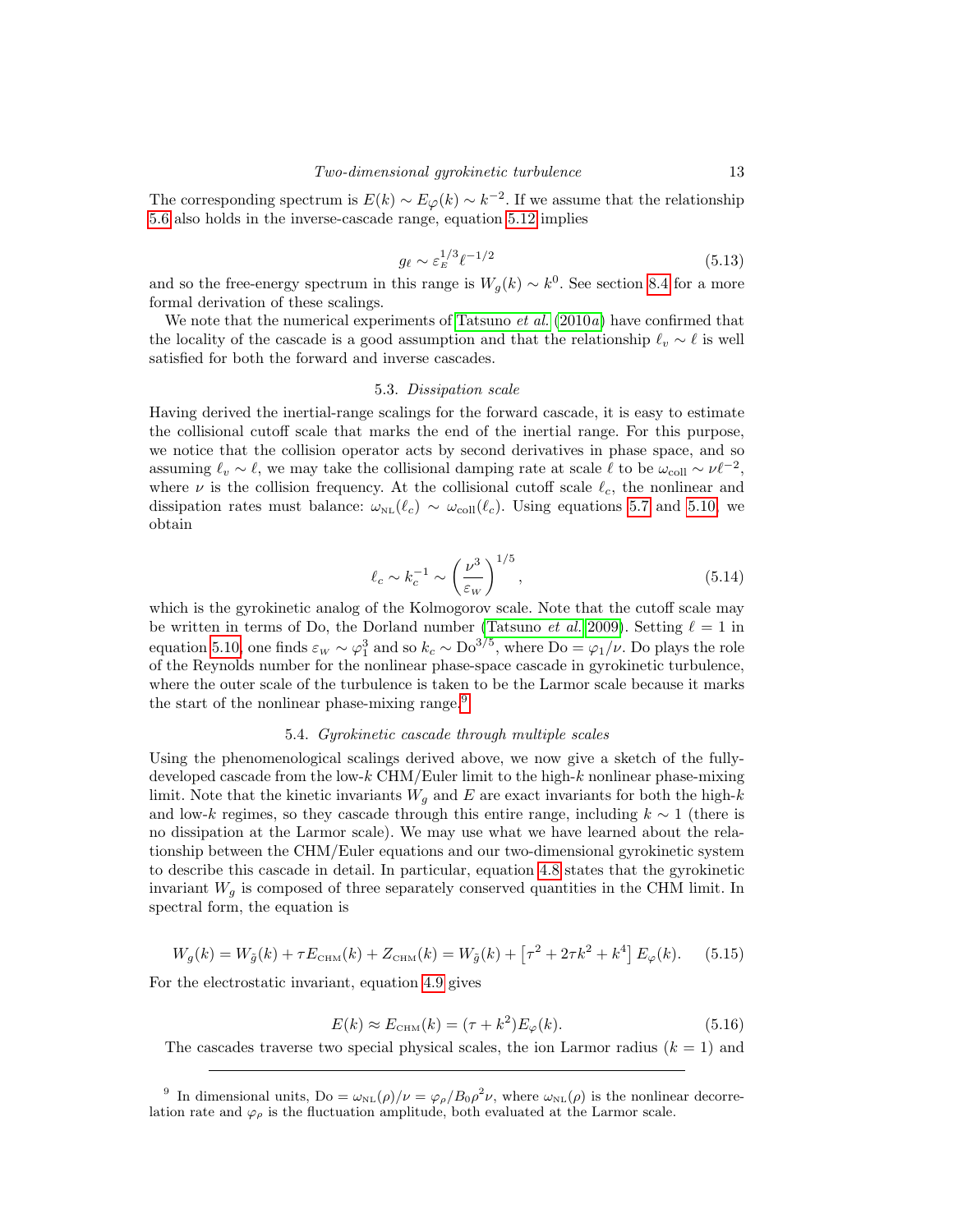the ion sound radius  $(k = \tau^{1/2})$ . While nothing is dissipated at these scales, the physics of the turbulent fluctuations changes, giving rise to different scaling regimes.

The range  $k \ll \tau^{1/2}$  is referred to as the 'potential limit' of the CHM equation, because the spectrum of  $E_{\text{CHM}}$  becomes proportional to the potential fluctuation spectrum,  $E_{\varphi}(k)$ . The range  $\tau^{1/2} \ll k \ll 1$  is called the 'kinetic limit' of the CHM equation because  $E_{\text{CHM}}$ may be interpreted as the kinetic energy density of the flow. The range  $1 \ll k \ll k_c$ (where  $k_c$  is the dissipation scale; see section [5.3\)](#page-12-2) defines what we have been referring to as the nonlinear phase-mixing regime.

We have assumed that there is localised injection of free energy at a single wavenumber  $k_i$ . We now examine two possible scenarios:  $k_i \ll \tau^{1/2}$  (injection at large scales) and  $k_i \gg 1$  (injection at small scales), depicted in figures [3](#page-14-1) and [4,](#page-15-0) respectively.

### 5.4.1. Injection at large scales

In figure [3,](#page-14-1) the injection is at large scales, in the potential limit of the CHM equation, where  $k_i \ll \tau^{1/2}$ . In this limit, the electrostatic invariant E reduces to  $E \approx \tau E_{\varphi}$ . An inverse cascade of the electrostatic invariant occurs at  $k \ll k_i$ , with the scaling derived in the section [5.1](#page-9-5) (equation [5.3\)](#page-9-6):  $E(k) \sim E_{\varphi}(k) \sim k^{-11/3}$ .

For  $k_i \ll k \ll 1$ , a forward cascade of the free energy occurs, which takes the form of the cascade of enstrophy Z and the passive cascade of  $W_{\tilde{q}}$  (the invariant due to the zero-density part of  $g$ , equation [4.4\)](#page-8-5). The spectrum of the potential fluctuations is  $E_{\varphi}(k) \sim k^{-5}$  (equation [5.2\)](#page-9-4). To determine the scaling of  $W_g(k)$ , we must assume something about the strength at which  $W_{\tilde{g}}$  is driven. Let us suppose that the forcing drives  $W_{\tilde{g}}$  weakly enough, such that we may neglect  $W_{\tilde{g}}(k)$  in equation [5.15.](#page-12-3) Then, for  $k \ll \tau^{1/2}$ , we have  $W_g(k) \approx \tau E(k) \approx \tau^2 E_{\varphi}(k)$  and for  $\tau^{1/2} \ll k \ll 1$  we have  $W_g(k) \approx Z_{\text{CHM}}(k) \approx k^4 E_\varphi(k)$ . The forward cascades of  $Z_{\text{CHM}}$  and  $W_{\tilde{g}}$  will combine around Larmor radius scale  $k \sim 1$ , to drive the cascade of  $W_g$  in the nonlinear phasemixing regime  $k \gg 1$ , giving  $W_g(k) \sim k^{-4/3}$  and  $E(k) \sim E_\varphi(k) \sim k^{-10/3}$  (see section [5.2,](#page-10-1) equations [5.9](#page-11-5) and [5.10\)](#page-11-4). These scalings are summarised in figure [3.](#page-14-1)

#### 5.4.2. Injection at small scales

In figure [4,](#page-15-0) the injection is at small scales, in the nonlinear phase-mixing range,  $k \gg 1$ . The free energy  $W_q$  cascades forward to the collisional cutoff scale,  $k_c$  (equation [5.14\)](#page-12-4), whereas the electrostatic invariant E cascades inversely. For  $1 \ll k \ll k_i$ , the scaling of  $E(k)$  and  $W_q(k)$  are taken directly from the phenomenology (section [5.2,](#page-10-1) equations [5.12](#page-11-3)) and [5.13\)](#page-12-5):  $E(k) \sim k^{-2}$  and  $W_g(k) \sim k^0$ .

Again, the identity of  $W_q$  changes in the long wavelength limit,  $k \ll 1$ . All fluctuations at these scales are due to the inverse cascade of E, so  $W_q(k)$  is determined from  $E_{\varphi}(k)$ by via equation [5.15.](#page-12-3) The inverse cascade is characterised by the scaling  $E_{\varphi}(k) \sim k^{-11/3}$ (equation [5.3\)](#page-9-6). We argue that there is no transfer of  $W_{\tilde{g}}$  from small scales because  $\tilde{g}$  is passive. Thus  $W_{\tilde{g}}(k)$  is absent in equation [5.15.](#page-12-3) In the kinetic limit of the CHM equation,  $\tau \ll k^2 \ll 1$ , we have  $W_g \approx Z_{\text{CHM}}(k) \approx k^4 E_\varphi(k) \sim k^{1/3}$  and  $E(k) \approx k^2 E_\varphi(k) \sim k^{-5/3}$ . In the potential limit  $k^2 \ll \tau$ , we have  $W_g \approx \tau E(k) \approx \tau^2 E_\varphi(k) \sim k^{-11/3}$ ,  $E(k) \approx \tau E_\varphi(k) \sim$  $k^{-11/3}$  and  $Z_{\text{CHM}}(k) \approx \tau k^2 E_{\varphi}(k) \sim k^{-5/3}$ . These scalings are summarised in figure [4.](#page-15-0)

As we have shown in this section, much about the gyrokinetic turbulence can be understood by simple heuristic arguments. Yet it is important to put these results onto firm foundation by making more precise, quantitative derivations. We also would like to develop a more detailed theory of the phase-space structure of turbulent fluctuations. This is done in sections [6,](#page-14-0) [7](#page-18-0) and [8.](#page-20-0)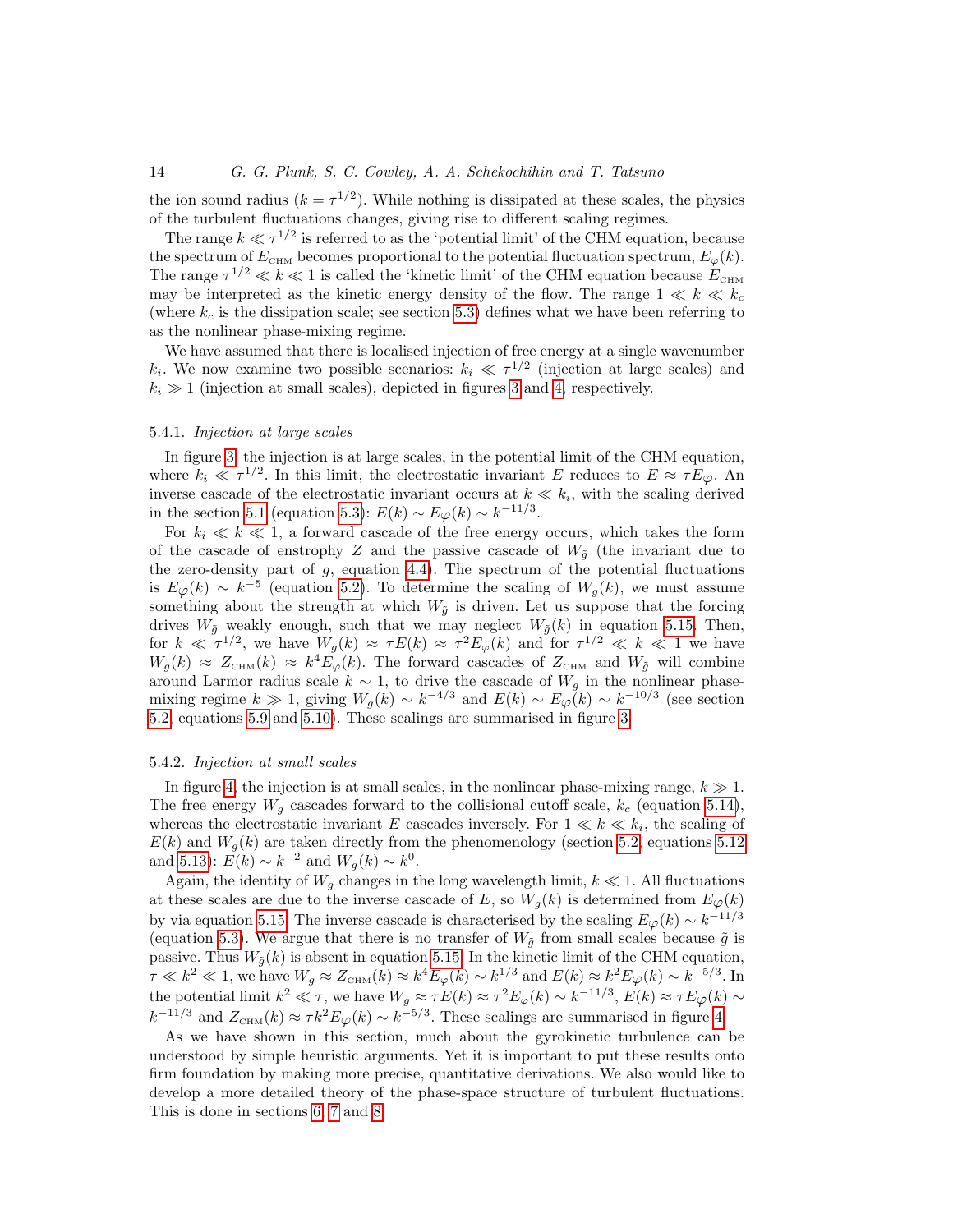

<span id="page-14-1"></span>Figure 3. Scenario 1: Injection at large scales. The scaling indices for each sub-range are printed in bubbles over the plots of the invariants. (Colour online.)

### <span id="page-14-0"></span>6. Statistical theory

In this section, we will analyse the gyrokinetic system, equations [2.5](#page-5-1) and [2.6,](#page-5-2) using familiar statistical methods from fluid turbulence theory. In sections [6.1](#page-14-2) and [6.2,](#page-15-1) we discuss symmetries of gyrokinetic system and the related statistical assumptions. Sections [6.3](#page-16-0) and [6.4](#page-17-0) will be devoted to deriving exact statistical scaling laws in analogy to Kolmogorov's 'four-fifths' law (or the 'three-halves' law for two-dimensional NS turbulence). There will be two scaling laws: one for the forward cascade of the free energy  $W<sub>q</sub>$  and one for the inverse cascade of the electrostatic invariant  $E$ . Note that the exact laws constitute a precise statement of the constancy of nonlinear flux, which was used in the phenomenology of section [5.2.](#page-10-1)

#### 6.1. Symmetries of the gyrokinetic system

<span id="page-14-2"></span>Statistical arguments in turbulence theory are anchored to the underlying symmetries of the dynamical equations of interest (see [Frisch 1995\)](#page-28-17). Although specific boundary conditions, initial conditions and forcing mechanisms break these symmetries at large scales, a guiding principle of turbulence theory is that at sufficiently small scales, far from boundaries, a fully developed state will emerge where the symmetries of the dynamical equations are restored in a statistical sense. We will appeal to this principle in the arguments of this paper.

As in fluid turbulence, one uses the translational invariance in time and position space for arguing statistical homogeneity and stationarity respectively; likewise, statistical isotropy originates from the rotation and reflection symmetries. For gyrokinetics, the scaling symmetry is also particularly interesting. In the collisionless limit, and for  $k \gg 1$ , the gyrokinetic system is invariant under the transformation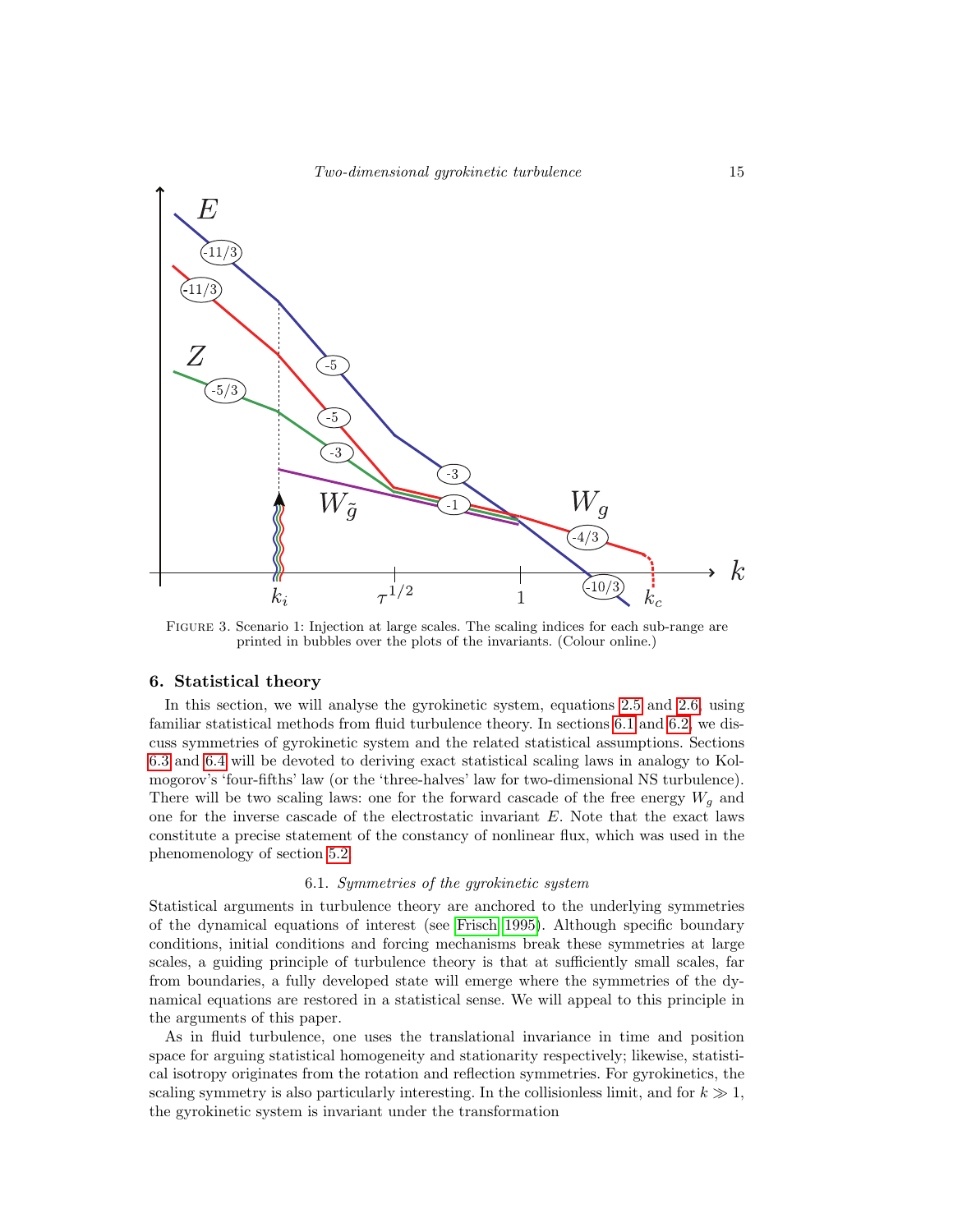

<span id="page-15-0"></span>Figure 4. Scenario 2: Injection at small scales. The scaling indices for each sub-range are printed in bubbles over the plots of the invariants. (Colour online.)

<span id="page-15-4"></span>
$$
(g, \varphi, \mathbf{r}, v) \to (g, \mu^2 \varphi, \mu \mathbf{r}, \mu v), \tag{6.1}
$$

where  $\mu$  is a scaling factor. We will argue that this symmetry implies a dual-scaling in velocity and position space (see section [8.1\)](#page-20-1).  $^{10}$  $^{10}$  $^{10}$ 

6.2. The ensemble average

<span id="page-15-1"></span>We denote the ensemble average with an over-bar and define the correlation function of g between two points in phase space,  $(\mathbf{R}, v)$  and  $(\mathbf{R}', v')$ , as

$$
G = \overline{g(\mathbf{R}, v)g(\mathbf{R}', v')} = \overline{gg'}.
$$
\n(6.2)

It is also useful to define the second order structure function:

$$
S_2 = \overline{\delta g^2},\tag{6.3}
$$

where  $\delta g = g(\mathbf{R}', v') - g(\mathbf{R}, v)$ . Homogeneity in position space (gyro-centre space) implies that G and  $S_2$  are functions only of the increment  $\ell = \mathbf{R}' - \mathbf{R}$ . In contrast, velocity space is fundamentally inhomogeneous, as there is no translational invariance in  $it$ .<sup>[11](#page-15-3)</sup> However, we expect approximate "local homogeneity" in velocity space for sufficiently

<span id="page-15-2"></span><sup>&</sup>lt;sup>10</sup> This symmetry also provides a formal basis for the phenomenological argument  $\ell_v \sim \ell$ . See section [5.2,](#page-10-1) figure [2.](#page-10-0)

<span id="page-15-3"></span><sup>&</sup>lt;sup>11</sup> Velocity dependence in the Maxwellian and the gyro-average both break translational invariance.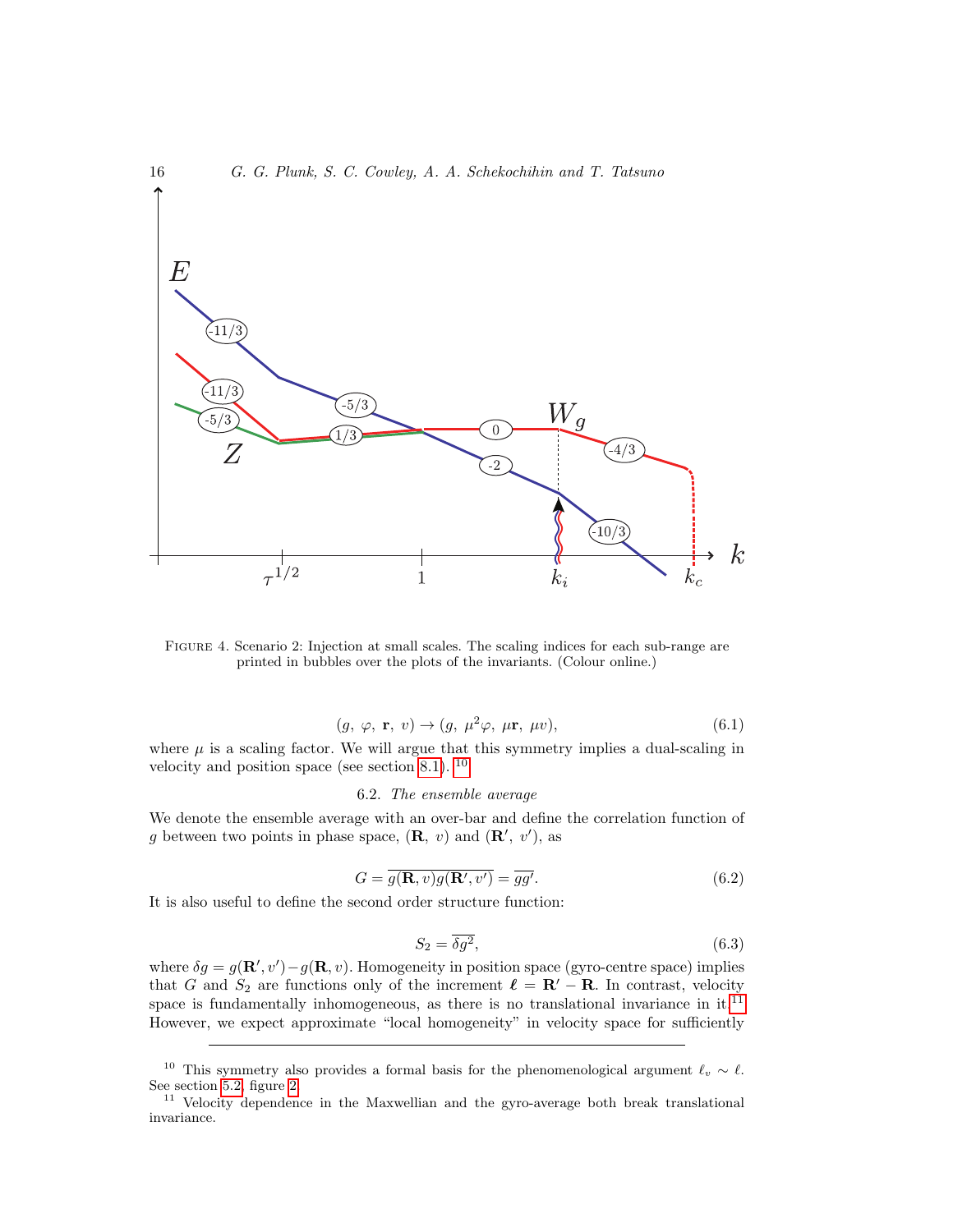small velocity increments  $\ell_v = v' - v$ . Specifically, the two-point statistical quantities, such as structure and correlation functions, should vary strongly with the increment  $\ell_v$ but weakly (smoothly) with the centred velocity  $\bar{v} = (v' + v)/2$ .

# 6.3. Third-order Kolmogorov relation for free energy

<span id="page-16-0"></span>We first derive the budget equation at scales  $\ell$  and  $\ell_v$ . We take the gyrokinetic equation [2.5](#page-5-1) for g and g' and multiply by g' and g, respectively, then add the two resulting equations to obtain

<span id="page-16-1"></span>
$$
\frac{\partial G}{\partial t} - \frac{1}{2} \nabla_{\ell} \cdot \mathbf{S}_{3}^{(W)} = \overline{g \left\langle C'[h']\right\rangle_{\mathbf{R}'} + g' \left\langle C[h]\right\rangle_{\mathbf{R}}} + \overline{g\mathcal{F}}' + \overline{g'\mathcal{F}},\tag{6.4}
$$

where the third-order structure function is defined

$$
\mathbf{S}_3^{(W)} = \overline{\delta \mathbf{v}_E \delta g^2} \tag{6.5}
$$

and  $\delta \mathbf{v}_E = \mathbf{v}'_E - \mathbf{v}_E$ . To get equation [6.4,](#page-16-1) we have used incompressibility of  $\mathbf{v}_E$  ( $\nabla \cdot \mathbf{v}_E$ ) 0) and statistical homogeneity to manipulate the nonlinear flux to obtain  $-g'v_E \cdot \nabla g +$  $g\mathbf{v}'_E\cdot\mathbf{\nabla}' g'=\mathbf{\nabla}_{\ell}\cdot\delta\mathbf{v}_E\delta g^2/2.$ 

Now if we take  $\ell = 0, \ell_v = 0$ , the nonlinear term in equation [6.4](#page-16-1) is zero by homogeneity. The result is the kinetic 'global budget' equation:

$$
\frac{\partial \overline{g^2}}{\partial t} = 2\overline{g} \langle C[h] \rangle_{\mathbf{R}} + 2\overline{g\mathcal{F}}.
$$
\n(6.6)

Assuming stationarity, the left-hand side of the equation is zero and we have the steady state balance between forcing and dissipation

$$
\overline{gF} = -\overline{g\left\langle C[h]\right\rangle_{\mathbf{R}}} = \varepsilon_{w}(\overline{v}),\tag{6.7}
$$

where we have defined the kinetic free energy injection rate  $\varepsilon_w(\bar{v})$ .

We now assume that the forcing is restricted to a narrow range around an injection scale which we denote  $\ell_i$ . For  $\ell \ll \ell_i$ ,  $\ell_v \ll \ell_i$  and  $\ell_v \ll 1$ , the forcing term in the budget equation [6.4](#page-16-1) reduces to

$$
\overline{g\mathcal{F}} + \overline{g'\mathcal{F}} \approx 2\overline{g\mathcal{F}} = 2\varepsilon_w(\overline{v}).\tag{6.8}
$$

Now we take the limit of small collisionality: the collision operator is proportional to  $\nu$ , the collision frequency, which we take to be small so that, for fixed  $\ell$  and  $\ell_v$ , the collisional term is negligible in the budget equation [6.4.](#page-16-1)  $^{12}$  $^{12}$  $^{12}$  Thus, by assuming small collisionality, statistical stationarity,  $\ell_v \ll 1$  and  $\ell \ll \ell_i$  we have from equation [6.4](#page-16-1)

<span id="page-16-3"></span>
$$
\nabla_{\ell} \cdot \mathbf{S}_{3}^{(W)} = -4\varepsilon_{W}(\bar{v}). \tag{6.9}
$$

Note that although homogeneity and stationarity have been assumed, we have not yet assumed isotropy. Assuming it now, we may write  $S_3^{(W)} = \hat{\ell} S_3^{(W)}(\ell)$ , where  $\hat{\ell} = \ell/\ell$ . Then equation [6.9](#page-16-3) reduces to scalar form:

<span id="page-16-4"></span>
$$
\frac{1}{\ell} \frac{\partial}{\partial \ell} (\ell S_3^{(W)}) = -4\varepsilon_W(\bar{v}). \tag{6.10}
$$

<span id="page-16-2"></span><sup>&</sup>lt;sup>12</sup> What is implicit to this assumption is that a collisional cutoff scale  $\ell_c$  exists, such that for  $\ell, \ell_v \gg \ell_c$ , the collisional term may be neglected — the existence of this scale can either be demonstrated a *posteriori* or assumed from the arguments of the phenomenology section (see equation [5.14\)](#page-12-4).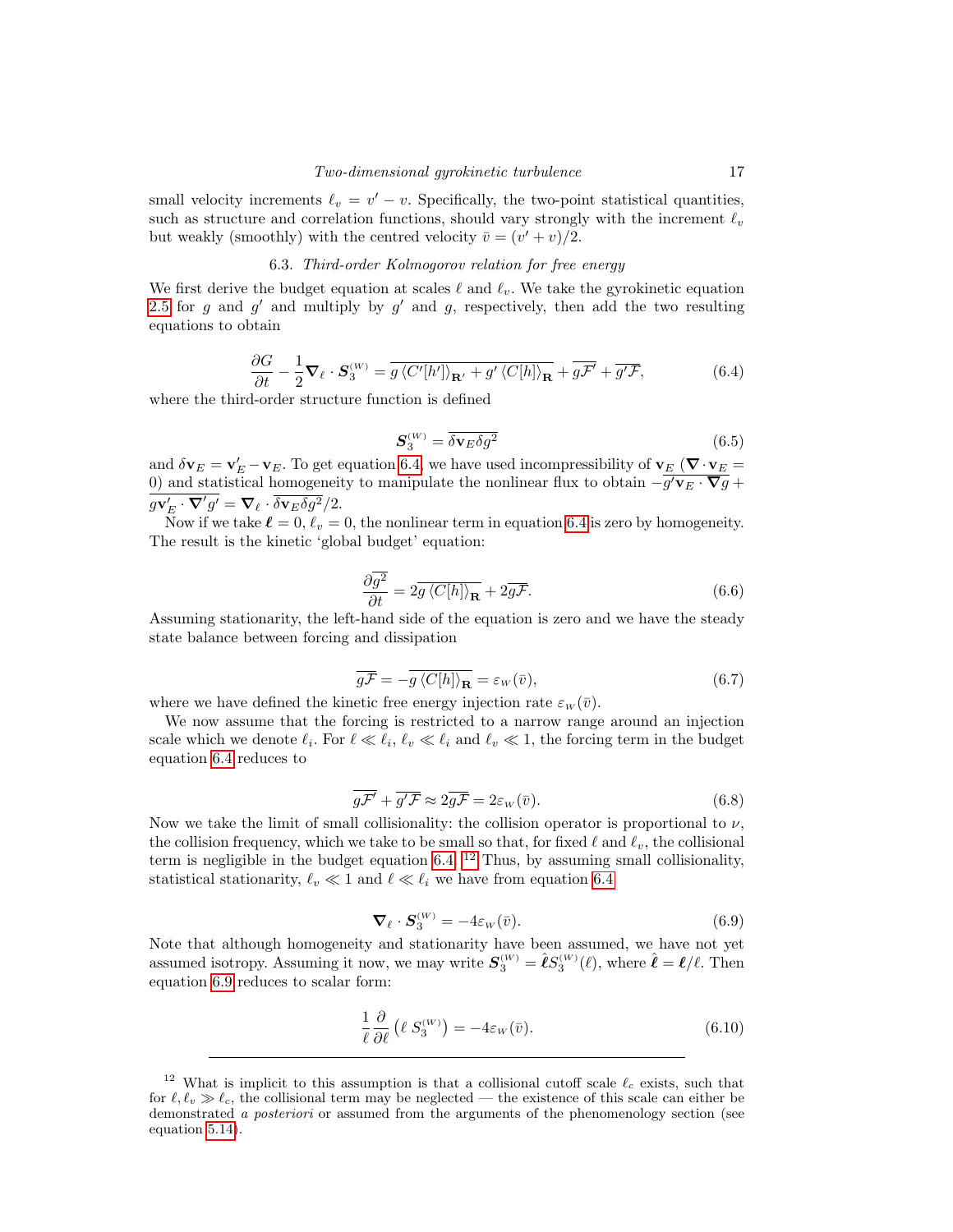The solution to equation [6.10](#page-16-4) which satisfies  $S_3^{(W)}(\ell=0) = 0$  is

<span id="page-17-1"></span>
$$
S_3^{(W)} = -2\varepsilon_W(\bar{v})\ell.
$$
\n(6.11)

#### 6.4. Third-order Kolmogorov relation for the electrostatic invariant

<span id="page-17-0"></span>To derive the scale-by-scale budget equation for the electrostatic invariant  $E$  we proceed similarly to the analysis of section [6.3.](#page-16-0) However, in this case, we are dealing with functions of real-space variable **r** and its increment  $\ell_r = \mathbf{r}' - \mathbf{r}$ . Also, velocity will appear only as a variable of integration, so it will simplify our notation to refer to a single variable  $v$  in what follows — *i.e.*  $\mathbf{R} = \mathbf{r} - \boldsymbol{\rho}(v)$ ,  $\mathbf{R}' = \mathbf{r}' - \boldsymbol{\rho}(v)$  and  $g' = g(\mathbf{R}', v)$ , *etc.*, from which it follows that  $\ell = \ell_r$  and we will refer to a single increment in position space,  $\ell$ .

We take the gyrokinetic equation [2.5](#page-5-1) for g and g' and multiply by  $\varphi'$  and  $\varphi$  respectively, then ensemble-average and integrate over velocity  $v$ . The result is

$$
(1 + \tau - \Gamma_0) \frac{\partial \Phi}{\partial t} - \nabla_{\ell} \cdot S_3^{(E)} =
$$
  

$$
2\pi \varphi' \int v dv \langle \langle C[h] \rangle_{\mathbf{R}} \rangle_{\mathbf{r}} + 2\pi \varphi \int v dv \langle \langle C'[h'] \rangle_{\mathbf{R'}} \rangle_{\mathbf{r'}} + \overline{\varphi \mathcal{F}_{E'}} + \overline{\varphi' \mathcal{F}_{E}}, \quad (6.12)
$$

where we have defined the correlation function  $\Phi = \overline{\varphi \varphi'}$  and introduced the third-order structure function

<span id="page-17-4"></span><span id="page-17-2"></span>
$$
\mathbf{S}_3^{(E)}(\ell) = 2\pi \overline{\int v dv \ \delta \langle \varphi \rangle_{\mathbf{R}} \delta \mathbf{v}_E \delta g},\tag{6.13}
$$

where  $\delta \langle \varphi \rangle_{\mathbf{R}} = \langle \varphi' \rangle_{\mathbf{R}'} - \langle \varphi \rangle_{\mathbf{R}}$ . Note that by homogeneity, we have  $\Gamma_0 \Phi = \Gamma'_0 \Phi = \Gamma'_0 \Phi$ , where  $\Gamma_0^{(\ell)}$  operates in  $\ell$ -space. Lastly, we have defined the electrostatic forcing  $\mathcal{F}_E$  =  $2\pi \int v dv \langle \mathcal{F} \rangle_{\mathbf{r}}.$ 

We can express the first term on the right side of equation [6.12](#page-17-2) in terms of the rate of change of the invariant E and structure functions involving  $\varphi$ . Using homogeneity, we find the following relation

$$
(1 + \tau - \Gamma_0)\Phi = 2E - \frac{1}{2} \left( \overline{\delta \varphi^2} - \overline{\delta \varphi \delta(\Gamma_0 \varphi)} \right), \qquad (6.14)
$$

where  $\delta(\Gamma_0\varphi) = \Gamma'_0\varphi' - \Gamma_0\varphi$ . In the theory of fluid turbulence, it is standard at this stage to neglect the time derivatives of structure functions in the stationary limit (e.g. [Kolmogorov 1941\)](#page-28-13), assuming essentially that a self-similar regime is attained. We follow this practice and substitute  $(1 + \tau - \Gamma_0)\partial_t \Phi \approx 2\partial_t E$  into equation [6.12.](#page-17-2) Taking the limit of small collisionality, equation [6.12](#page-17-2) becomes

<span id="page-17-3"></span>
$$
\frac{dE}{dt} = \frac{1}{2}\nabla_{\ell} \cdot \mathbf{S}_{3}^{(E)} + \frac{1}{2}\overline{\varphi \mathcal{F}_{E}}' + \frac{1}{2}\overline{\varphi' \mathcal{F}_{E}}.\tag{6.15}
$$

For  $\ell = 0$ , we have the global balance of E, which describes the continual accumulation due to forcing:

$$
\frac{dE}{dt} = \overline{\varphi \mathcal{F}_E} \equiv \varepsilon_E,\tag{6.16}
$$

where  $\varepsilon_E$  is the injection rate of the electrostatic invariant E. Recall that the forcing is assumed to be restricted to a scale  $\ell_i$  as explained in the section [6.3.](#page-16-0) For the inverse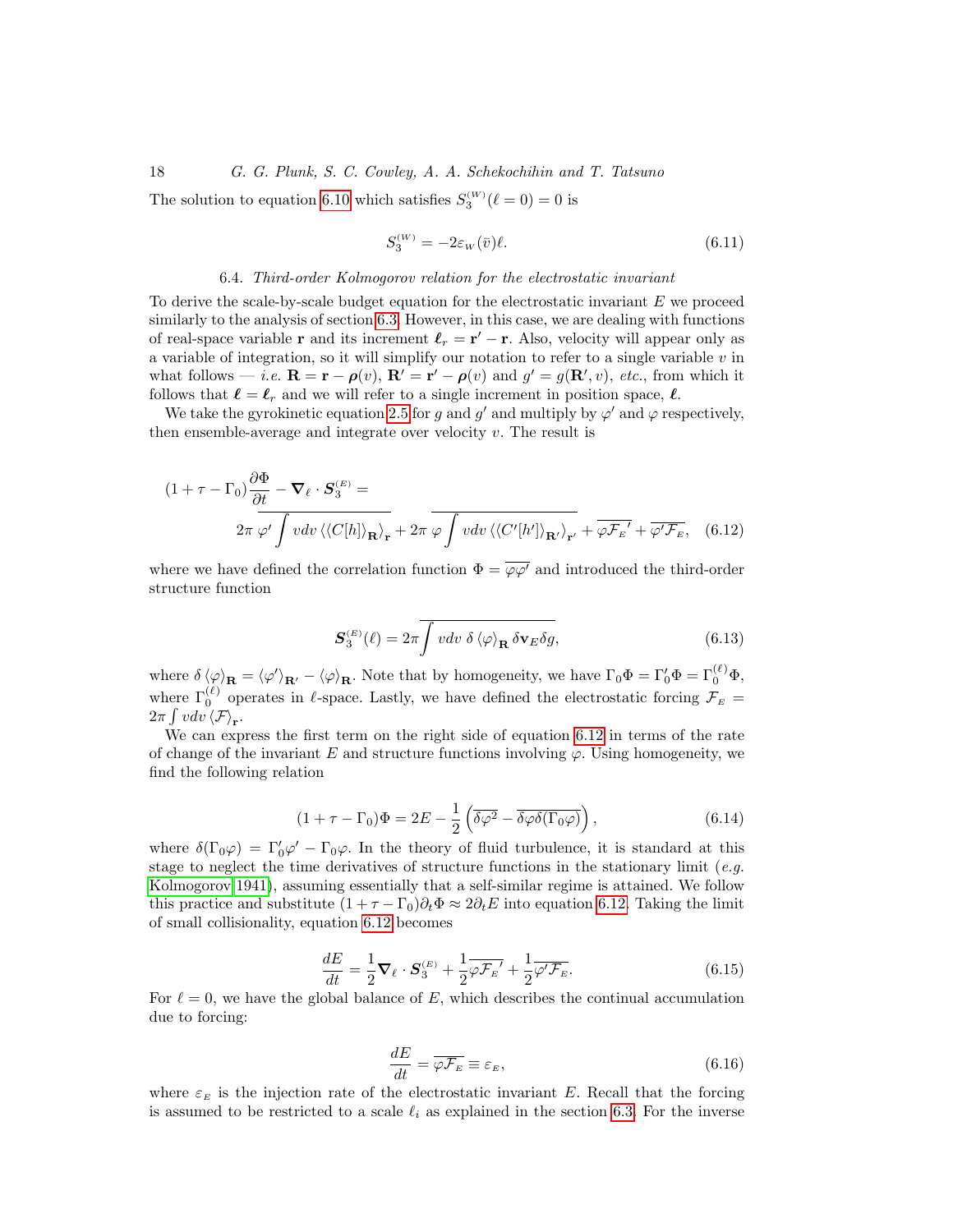cascade, we are considering an inertial range such that  $\ell \gg \ell_i$ . In this limit, the forcing term in equation [6.15](#page-17-3) is zero and we find the following exact (anisotropic) result:

<span id="page-18-2"></span>
$$
\nabla_{\ell} \cdot \mathbf{S}_{3}^{(E)} = 2\varepsilon_{E}.\tag{6.17}
$$

Assuming isotropy, we have  $S_3^{(E)} = \hat{\ell} S_3^{(E)}(\ell)$  and so equation [6.17](#page-18-2) gives

<span id="page-18-1"></span>
$$
S_3^{(E)} = \varepsilon_E \ell. \tag{6.18}
$$

Note that in the CHM/Euler limit  $(\ell \gg 1)$ , equation [6.17](#page-18-2) may be manipulated to coincide with the result of [Boffetta](#page-28-18) *et al.* [\(2002\)](#page-28-18) for CHM turbulence and the result of [Bernard](#page-28-19) [\(1999\)](#page-28-19) for two-dimensional NS turbulence:  $\nabla_{\ell} \cdot \delta \mathbf{u} | \delta \mathbf{u} |^2 = 4 \varepsilon_E$ , where  $\mathbf{u} \equiv \mathbf{v}_{E0} = \hat{\mathbf{z}} \times \nabla \varphi$ .

The two exact laws derived in this section, equations [6.11](#page-17-1) and equation [6.18,](#page-18-1) hold for arbitrary spatial scales, i.e., they hold above, below and at the Larmor radius scale. (Note, however, that for equation [6.11,](#page-17-1) we have assumed that the velocity scale satisfies  $\ell_v \ll 1$ .) In the sections that follow, we will consider the limit  $\ell, \ell_v \ll 1$ . This is the essentially kinetic limit (see section [5.2](#page-10-1) for phenomenology) where nonlinear phase-mixing is dominant and the turbulent cascade involves both velocity and position space.

# <span id="page-18-0"></span>7. Spectral formalism

In this section we introduce a way of characterising velocity scales using a zeroth-order Hankel transform. This produces an elegant spectral representation of gyrokinetics, where the electrostatic potential and electrostatic invariant are compactly expressed in terms of the Hankel transform of the distribution function. In section [8](#page-20-0) we will use this formalism to develop a spectral scaling theory for the inertial ranges in phase-space.

### 7.1. Hankel transform

The Hankel transform of a function  $g(v)$  is

$$
\hat{g}(p) = \int_0^\infty v dv J_0(pv) g(v). \tag{7.1}
$$

The Hankel transform is its own inverse. This is easily proved using the orthogonality of the zeroth-order Bessel functions:

<span id="page-18-4"></span>
$$
\int_0^\infty J_0(p_1x)J_0(p_2x)x dx = \delta(p_1 - p_2)/p_1.
$$
\n(7.2)

Using this identity, the Plancherel theorem for two functions  $f$  and  $g$  is

<span id="page-18-5"></span>
$$
\int_0^\infty v dv f(v) g(v) = \int_0^\infty p dp \hat{f}(p) \hat{g}(p).
$$
 (7.3)

The following integral involving three Bessel functions will be useful in deriving the mode coupling due to the nonlinearity:

<span id="page-18-3"></span>
$$
\int_0^\infty v \, dv J_0(p_1 v) J_0(p_2 v) J_0(p_3 v) = K(p_1, p_2, p_3),\tag{7.4}
$$

where if  $p_1$ ,  $p_2$  and  $p_3$  do not form the sides of a triangle, then  $K = 0$ ; if they do, then  $K = 1/(2\pi\Delta)$ , where  $\Delta$  is the area of that triangle.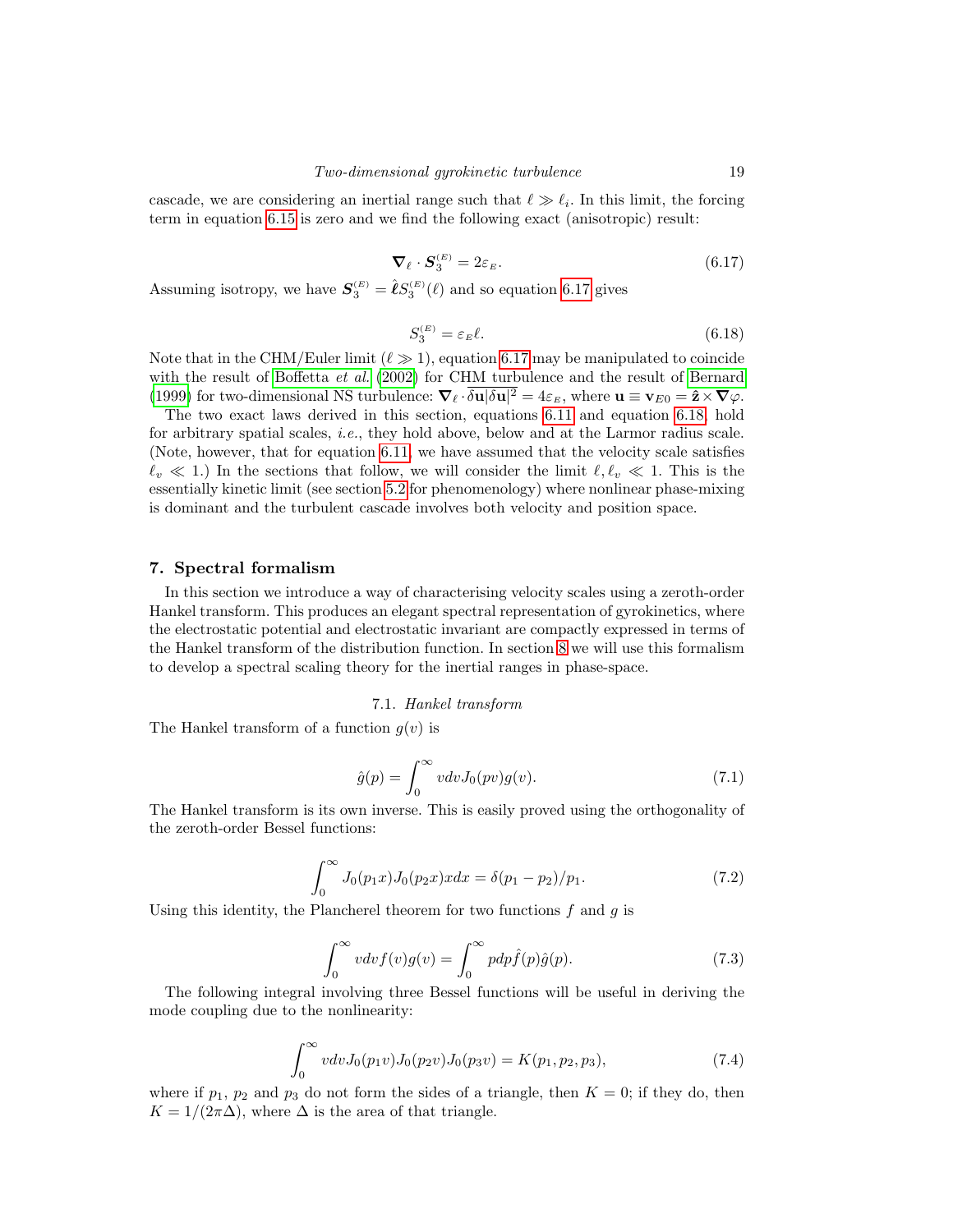# 7.2. Spectral gyrokinetic equation

With the help of the above identities, we may now rewrite the gyrokinetic system as a single equation in Hankel–Fourier space. The Hankel–Fourier transform of the distribution function  $g(\mathbf{R}, v)$  is

<span id="page-19-2"></span>
$$
\hat{g}(\mathbf{k}, p) \equiv \frac{1}{2\pi} \int_{\mathbb{R}} d^2 \mathbf{R} \int_0^{\infty} v dv J_0(pv) e^{-i\mathbf{k} \cdot \mathbf{R}} g(\mathbf{R}, v).
$$
 (7.5)

Quasi-neutrality, equation [2.11,](#page-5-5) can now be expressed simply as

<span id="page-19-3"></span>
$$
\hat{\varphi}(\mathbf{k}) = \beta(\mathbf{k})\hat{g}(\mathbf{k}, k). \tag{7.6}
$$

Neglecting collisions and applying the Hankel–Fourier transform to the gyrokinetic equation [2.5,](#page-5-1) we find the spectral form of the gyrokinetic system

$$
\frac{\partial \hat{g}(\mathbf{k}, p)}{\partial t} = \frac{1}{2\pi} \int d^2 \mathbf{k}' \beta(k') \mathbf{k} \cdot (\hat{\mathbf{z}} \times \mathbf{k}') \int q dq K(k', p, q) \, \hat{g}(\mathbf{k}', k') \hat{g}(\mathbf{k} - \mathbf{k}', q), \tag{7.7}
$$

where  $\beta$  is defined in equation [2.12](#page-5-7) and K is given in equation [7.4.](#page-18-3)

# 7.3. Free energy spectrum

Let us apply this formalism to define the spectral density of free energy. First, we use homogeneity and isotropy to express the conserved quantity  $g^2$  in terms of the correlation function  $G(\ell, v', v)$ :

<span id="page-19-0"></span>
$$
\overline{g^2}(v) = \int kdkpdp\ell d\ell v'dv'J_0(k\ell)J_0(pv')J_0(pv)G(\ell, v', v),\tag{7.8}
$$

where we have used equation [7.2](#page-18-4) and the identity  $\int d^2\mathbf{k} e^{i\mathbf{k}\cdot\mathbf{r}} = (2\pi)^2 \delta(\mathbf{r})$ . Note that isotropy has been used to reduce the Fourier transform in vector position increment  $\ell$ to a Hankel transform in scalar increment  $\ell$ . For simplicity, we consider generalised free energy corresponding to  $\kappa = 1$  (see equation [3.2](#page-6-3)*a*):

$$
W_{g1} = 2\pi \int v dv \frac{\overline{g^2}}{2}.
$$
\n(7.9)

However, we stress that the spectral scaling results derived below will hold for general  $\kappa(v)$  as long as this function has weak dependence on velocity (*i.e.* for  $\kappa(v)$  with  $\ell_v \sim 1$ ). Thus, scaling results will be reported in terms of  $W_g(k, p)$ , although  $W_{g1}$  will be used during intermediate steps, for the sake of consistent notation.

From equation [7.8](#page-19-0) it follows that

$$
W_{g1} = \int dk dp \; W_{g1}(k, p), \tag{7.10}
$$

where

<span id="page-19-1"></span>
$$
W_{g1}(k,p) = \pi p k \int \ell d\ell v dv' dv' J_0(k\ell) J_0(pv') J_0(pv) G(\ell, v', v). \tag{7.11}
$$

 $W_{g1}(k, p)$  can be re-expressed in more convenient velocity variables: the increment variable  $\ell_v = v' - v$  and the centred velocity  $\bar{v} = (v + v')/2$ . Then equation [7.11](#page-19-1) becomes

<span id="page-19-4"></span>
$$
W_{g1}(k,p) = \pi pk \int \ell d\ell (\bar{v}^2 - \ell_v^2/4) d\ell_v d\bar{v} J_0(k\ell) Q(p,\ell_v,\bar{v}) G(\ell,\ell_v,\bar{v}), \tag{7.12}
$$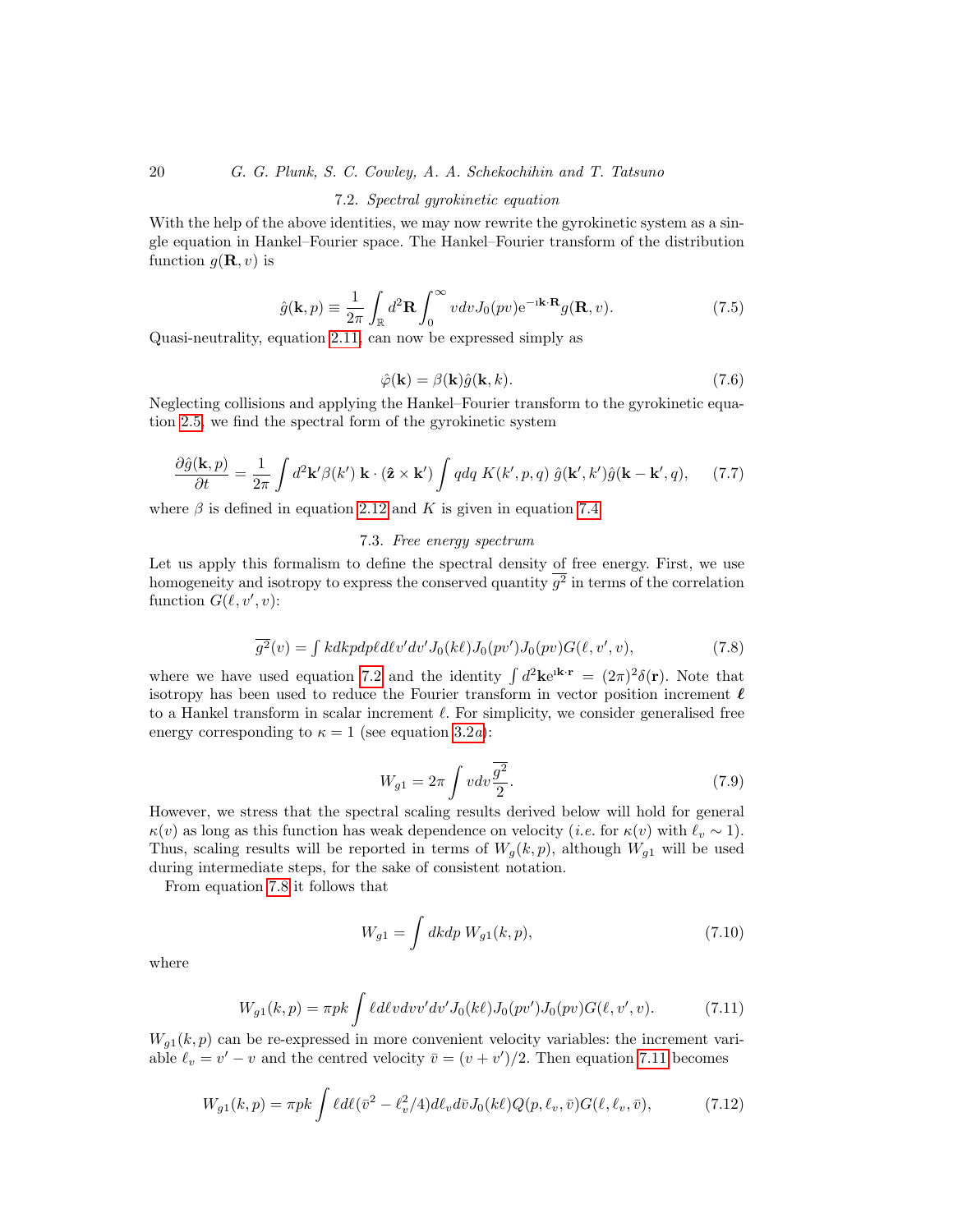where  $Q(p, \ell_v, \bar{v}) = J_0[p(2\bar{v} + \ell_v)/2]J_0[p(2\bar{v} - \ell_v)/2].$ 

Note that equation [7.11](#page-19-1) is not invertible, unlike the case of the Wiener-Khinchin formula in fluid turbulence — *i.e.*, the correlation function  $G(\ell, v', v)$  cannot be recovered from  $W_q(k, p)$ . Because of the lack of homogeneity in v, we have integrated over v and  $v'$  to define scales in velocity space via a single velocity-space "wavenumber"  $p$ .

The spectral density can also be expressed in terms of the Hankel–Fourier transform of the distribution function (using equations [7.3](#page-18-5) and [7.5\)](#page-19-2):

$$
W_{g1}(k,p) = \pi \ p k \ \overline{\hat{g}(k,p)^2}.\tag{7.13}
$$

### 7.4. Spectrum of the electrostatic invariant

Using equations [3.3](#page-6-0) and [7.6,](#page-19-3) the spectral density of the electrostatic invariant can now be expressed

<span id="page-20-4"></span>
$$
E(k) = \frac{\pi k}{\beta(k)} \overline{|\hat{\varphi}(\mathbf{k})|^2} = \frac{\beta(k)}{k} W_{g1}(k, k), \tag{7.14}
$$

which also implies that  $E_{\varphi}(k) = \beta^2(k)W_{g1}(k, k)/(2\pi k)$ . We can also write  $S_{2E} = |\delta \mathbf{v}_E|^2$ in terms of the spectral free energy density  $W_{q1}(k, p)$ . Using equation [7.6,](#page-19-3) we find

<span id="page-20-3"></span>
$$
S_{2E} = \int dk H(k, \ell, v, v') W_{g1}(k, k), \qquad (7.15)
$$

where  $H(k, \ell, v, v') = -k\beta^2(k)/\pi \left[ J_0^2(kv') + J_0^2(kv) - 2J_0(kv')J_0(kv)J_0(k\ell) \right]$ .

# <span id="page-20-0"></span>8. Spectral scaling theory

In section [7,](#page-18-0) we did not make any assumption about the size of  $k$  or  $p$  and the equations presented were exact. In this section, we will derive some approximate spectral scaling results at the sub-Larmor scales,  $k \gg 1$  and  $p \gg 1$ . In section [8.1](#page-20-1) we introduce a similarity hypothesis for phase space that will allow us to infer spectral scalings from the exact laws of section [6.](#page-14-0) In section [8.2,](#page-21-0) we derive general relationships between the scaling of the structure function,  $S_2$ , and spectral densities  $W_g(k)$  and  $E(k)$ . Then, in section [8.3,](#page-22-0) we derive specific scaling laws for the forward-cascade range and, in section [8.4,](#page-23-0) for the inverse-cascade range.

# 8.1. Self-similarity hypothesis and scaling in velocity space

<span id="page-20-1"></span>In the theory of fluid turbulence, Kolmolgorov's four-fifths law can be used to infer the scaling index for the velocity field under the assumption of self-similarity. This allows derivation of the (approximate) energy spectrum directly from the exact result for the third-order structure function. We will follow an analogous approach for gyrokinetics in the following sections. In our case, however, we would like to determine scaling with respect to the increment  $\ell_v$  in addition to  $\ell$  (and corresponding phase-space spectral scaling laws). To accomplish this, we supplement the exact laws, equations [6.11](#page-17-1) and [6.18,](#page-18-1) with the following dual self-similarity hypothesis: given fixed scales  $\ell$  and  $\ell_v$ , such that  $\ell_v, \ell \ll 1$ , the increment  $\delta g$  obeys

<span id="page-20-2"></span>
$$
\delta g(\lambda \ell, \lambda \ell_v) \doteq \lambda^{h_g} \delta g(\ell, \ell_v). \tag{8.1}
$$

The notation  $\dot{=}$  is meant to echo the "equality in law" of [Frisch \(1995\)](#page-28-17). This means that  $\delta g$  exhibits this scaling statistically, *i.e.* whenever it appears inside an ensemble average.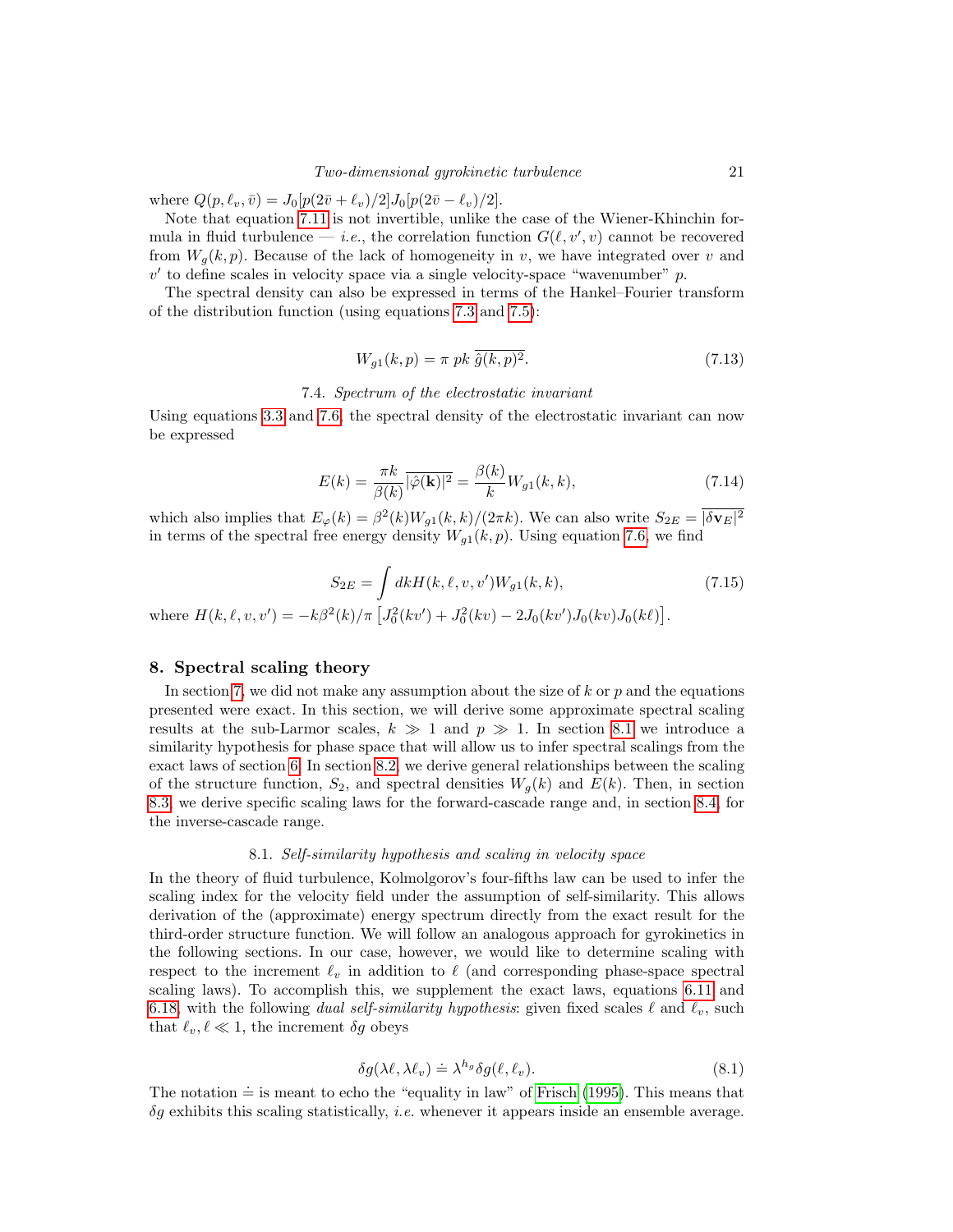For instance, it implies  $S_2(\lambda \ell, \lambda \ell_v)/S_2(\ell, \ell_v) = \lambda^{2h_g}$ . We argue that equation [8.1](#page-20-2) is true on symmetry grounds. In particular, since the collisionless gyrokinetic system is invariant to simultaneous scaling of **R** and v by the same factor (this is the symmetry [6.1\)](#page-15-4), the statistics of the stationary state should obey this symmetry.<sup>[13](#page-21-1)</sup>

As we prove below (see equations [8.7](#page-21-2) and [8.8\)](#page-22-1), the dual self-similarity hypothesis for  $\delta g$  implies self-similarity for the gyro-averaged  $\mathbf{E} \times \mathbf{B}$  velocity difference  $\delta \mathbf{v}_E$ :

<span id="page-21-4"></span>
$$
\delta \mathbf{v}_E(\lambda \ell, \lambda \ell_v) \doteq \lambda^{h_E} \delta \mathbf{v}_E(\ell, \ell_v).
$$
\n(8.2)

## 8.2. Spectral scaling in the inertial ranges

<span id="page-21-0"></span>Consider equation [7.12.](#page-19-4) To begin, we take  $p\bar{v}\gg 1$  so that we can use the large-argument approximation of the Bessel functions in  $Q(p, \ell_v, \bar{v})$ . Also, we assume that the correlation function  $G(\ell, \ell_v, \bar{v})$  is peaked at small  $\ell_v$ , so the integral is dominated by  $\ell_v \ll \bar{v}$ . Since the integral is dominated by small  $\ell_v$ , the bounds of the integration over  $\ell_v$  are unimportant. In this limit,

$$
Q(p, \ell_v, \bar{v}) \approx \frac{1}{4\pi p \bar{v}} \left[ \sin(2p\bar{v}) + \cos(p\ell_v) \right]. \tag{8.3}
$$

Substituting this expression into equation [7.12,](#page-19-4) we see that the term proportional to  $\sin(2p\bar{v})$  oscillates rapidly in  $\bar{v}$  — while other quantities in the integrand depend only weakly on  $\bar{v}$  — so this term is negligible.<sup>[14](#page-21-3)</sup> Then, using  $G = [\overline{g^2} + \overline{(g')^2} - S_2]/2$ , we can express  $W_g(k, p)$  in terms of  $S_2 = \delta g^2$ , for non-zero k or p:

<span id="page-21-7"></span>
$$
W_{g1}(k,p) \approx -\frac{k}{8} \int \ell d\ell \ \bar{v} d\bar{v} \ d\ell_v J_0(k\ell) \cos(p\ell_v) S_2(\ell, \ell_v, \bar{v}). \tag{8.4}
$$

Then, dual self-similarity of  $\delta g$  (equation [8.1\)](#page-20-2) implies that  $W_{g1}(k, p)$ , and, therefore,  $W_q(k, p)$ , must satisfy the scaling

<span id="page-21-5"></span>
$$
W_g(\lambda k, \lambda p) = \lambda^{\nu} W_g(k, p), \qquad (8.5)
$$

with

<span id="page-21-6"></span>
$$
\nu = -2 - 2h_g. \tag{8.6}
$$

We will now determine the relationship between the scaling indices  $\nu$  and  $h_E$  (defined in equation [8.2\)](#page-21-4). Expanding equation [7.15](#page-20-3) in the limit  $k\bar{v} \gg 1$  and  $\ell_v \ll \bar{v}$ , as done for Q above, we get

<span id="page-21-2"></span>
$$
S_{2E} \approx \frac{2}{(1+\tau)^{2}\bar{v}} \int dk \left[1 - \cos(k\ell_{v})J_{0}(k\ell)\right] W_{g1}(k,k). \tag{8.7}
$$

Using equations [8.7](#page-21-2) and [8.5,](#page-21-5) we find:

<span id="page-21-1"></span><sup>&</sup>lt;sup>13</sup> Note that, although  $\delta g$  must depend on the centred velocity  $\bar{v}$ , its dependence is weak, and thus we argue that the scaling symmetry is only in  $\ell$  and  $\ell_v$ . The sensitive dependence in  $\ell_v$  is due to the fact that the fluctuations must decorrelate in velocity space on the scale  $\ell_v \sim \ell$ , as argued by [Schekochihin](#page-29-2) et al. [\(2008\)](#page-29-2) and reiterated in section [5.2](#page-10-1) with illustration in figure [2.](#page-10-0) One can think of this as "local homogeneity," though it is clearly different from homogeneity in the sense of neutral fluid turbulence.

<span id="page-21-3"></span> $14$  This statement can be confirmed a posteriori by considering the scaling results given by equation [8.11.](#page-22-2) For instance, if we consider  $\ell = 0$ , we then have  $S_2 \sim |\ell_v|^{1/3}$  and the term we have neglected is indeed smaller by a factor of  $p^{-2}$ .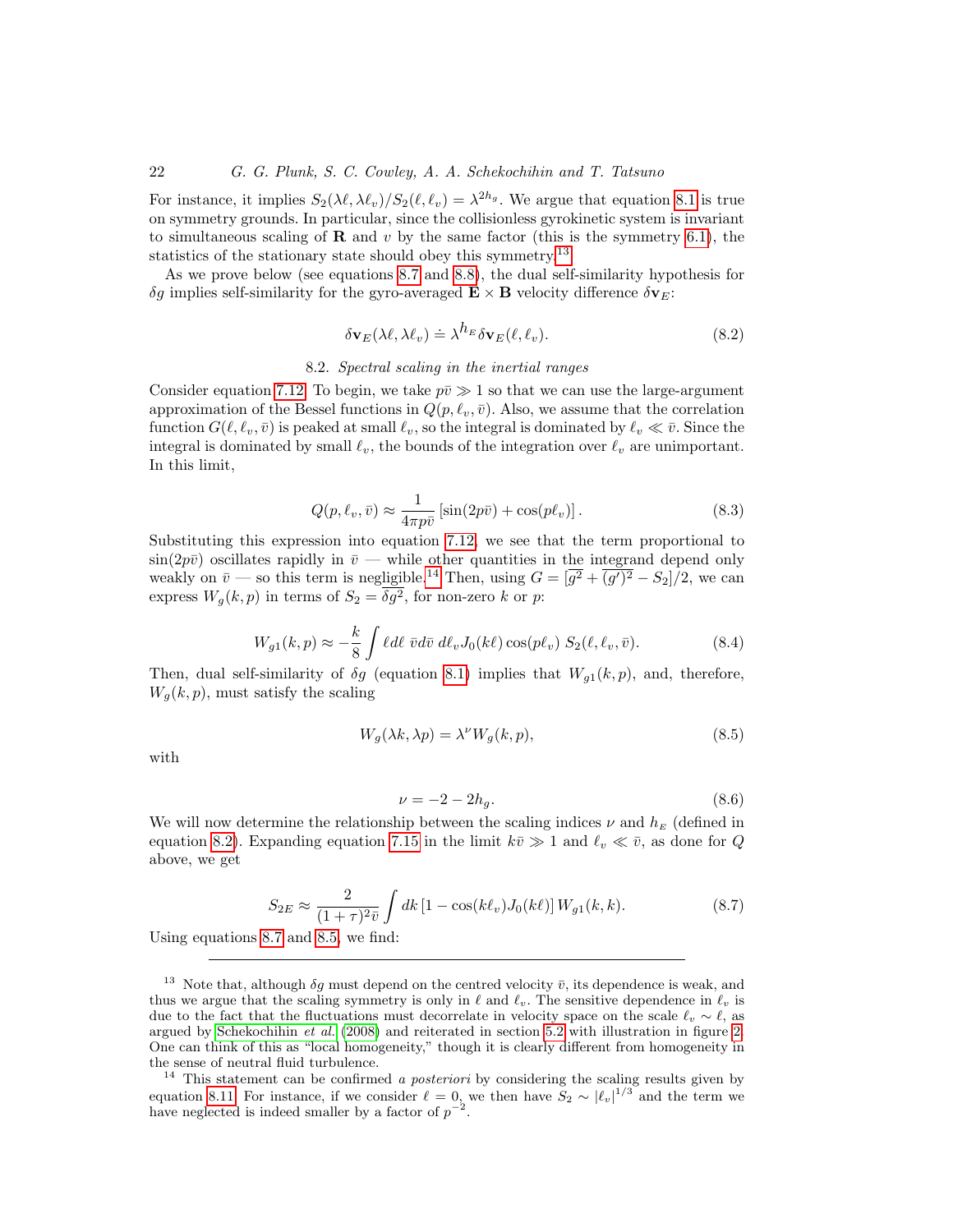<span id="page-22-1"></span>
$$
2h_E = -1 - \nu. \tag{8.8}
$$

# 8.3. Spectral scaling in the forward-cascade range

<span id="page-22-0"></span>As a consequence of the dual self-similarity hypothesis and the exact third-order law, equation [6.11,](#page-17-1) we have the following scaling law for  $S_3^{(W)}$ :

$$
S_3^{(W)}(\lambda \ell, \lambda \ell_v) = \lambda S_3^{(W)}(\ell, \ell_v)
$$
\n(8.9)

Thus, the scaling indices for  $\delta g$  and  $\delta v_E$  must satisfy the following relation in the forwardcascade range:

$$
2h_g + h_E = 1.\t(8.10)
$$

<span id="page-22-2"></span>Combining this with equations [8.6](#page-21-6) and [8.8,](#page-22-1) we have

$$
h_g = 1/6,\tag{8.11a}
$$

$$
h_E = 2/3, \t\t(8.11b)
$$

$$
\nu = -7/3.\tag{8.11c}
$$

And, therefore, taking  $p = k$ , we have the power law

$$
W_g(k,k) \propto k^{-7/3}.\tag{8.12}
$$

This implies (see equation [7.14\)](#page-20-4) that in the large- $k$  limit,

$$
E(k) \approx (1+\tau)E_{\varphi}(k) = \frac{1}{k(1+\tau)}W_{g1}(k,k) \propto k^{-10/3}.
$$
 (8.13)

This agrees with the  $E_{\varphi}(k)$  scaling derived phenomenologically in section [5.2](#page-10-1) (equation [5.10;](#page-11-4) also, see [Schekochihin](#page-29-2) et al. [2008,](#page-29-2) [2009\)](#page-29-4), and has been confirmed numerically by [Tatsuno](#page-29-3) et al. [\(2009,](#page-29-3) [2010](#page-29-11)b).

# <span id="page-22-4"></span>8.3.1. Phase-space spectrum  $W_q(k,p)$

We have found that the phase-space spectrum  $W_q(k, p)$  obeys the scaling law given by equation [8.5,](#page-21-5) with  $\nu = -7/3$ . To obtain this result, we have assumed  $k \gg 1$  and  $p \gg 1$ , but have assumed nothing about the relative size of k and p. In the subsidiary limits  $k \gg p$  and  $k \ll p$ , we can show that the spectrum  $W_q(k, p)$  has power law scalings separately in  $k$  and  $p$ . These scalings, obtained in appendix [C,](#page-27-1) are

<span id="page-22-3"></span>
$$
W_g(k, p) \propto \begin{cases} k^{-2} p^{-1/3}, & \text{for } k \gg p \gg 1, \\ p^{-2} k^{-1/3}, & \text{for } p \gg k \gg 1. \end{cases}
$$
 (8.14)

The one-dimensional spectra  $W_g(k)$  and  $W_g(p)$  (*i.e.*,  $W_g(k,p)$  integrated over p and k, respectively) are also derived in appendix [C.](#page-27-1) We find the following power laws:

<span id="page-22-5"></span>
$$
W_g(k) \propto k^{-4/3},\tag{8.15}
$$

confirming the arguments of section [5.2](#page-10-1) (equation [5.9\)](#page-11-5), and

<span id="page-22-6"></span>
$$
W_g(p) \propto p^{-4/3}.\tag{8.16}
$$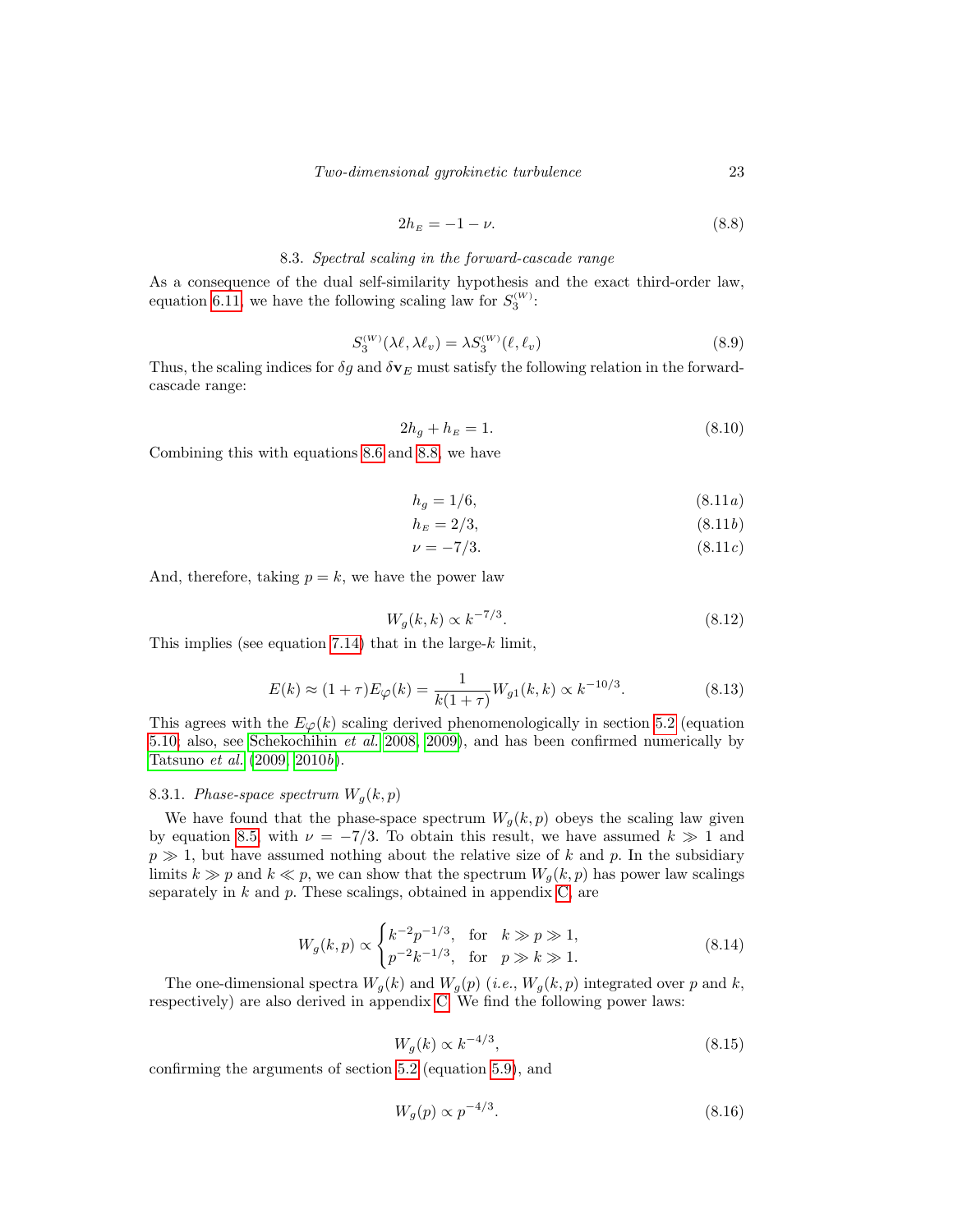The power law for  $W_q(k)$  agrees with the prediction by [Schekochihin](#page-29-2) *et al.* [\(2008,](#page-29-2) [2009\)](#page-29-4), while the power law for  $W_g(p)$  is a new prediction. Both scaling laws have been con-firmed numerically by [Tatsuno](#page-29-3) *et al.* [\(2009,](#page-29-3) [2010](#page-29-11)b). As a consistency check one may integrate the asymptotic forms from equation [8.14](#page-22-3) directly, to obtain roughly  $W_g(p) \sim \int_0^p dk k^{-1/3} p^{-2} + \int_p^{\infty} dk k^{-2} p^{-1/3} \sim p^{-4/3}$  and similarly for  $W_g(k)$ .

# 8.4. Spectral scaling in the inverse-cascade range

<span id="page-23-0"></span>We now turn to the scaling of the spectra for the high-k inverse-cascade range,  $1 \ll$  $k \ll k_i$ . As in section [8.3,](#page-22-0) we will combine the dual self-similarity hypothesis with an exact law; in this case, the exact law is equation [6.18,](#page-18-1) the scaling law for  $S_3^{(E)}$ . However, there is now a complication arising from the velocity integration in the definition of  $S_3^{(E)}$ , equation [6.13.](#page-17-4) As we have argued in section [5.2,](#page-10-1) integration of the distribution function effectively averages over the random velocity dependence and, thus, acts as a partial average, which we cannot assume commutes with the formal ensemble average.

From the random-walk argument of section [5.2,](#page-10-1) we expect that the velocity integration of  $\delta g$  should, roughly speaking, introduce a factor of  $\ell^{1/2}$ . This 'rule of thumb' has been validated in the forward-cascade range by the numerical results of [Tatsuno](#page-29-3)  $et$  al. [\(2009,](#page-29-3)  $2010b$  $2010b$ ; furthermore, it agrees with the results obtained using the Hankel transform treatment. To formalise this, we introduce the scaling hypothesis

<span id="page-23-1"></span>
$$
\int dv F(v) \delta g(\lambda \ell, v) \doteq \lambda^{h_g + 1/2} \int dv F(v) \delta g(\ell, v), \tag{8.17}
$$

where  $F(v)$  is an arbitrary function, varying over scale  $\ell_v \sim \ell$ . Also note that  $\delta g(\ell, v)$  =  $g(\mathbf{R}', v) - g(\mathbf{R}, v)$  depends on a single velocity v.

Applying the hypothesis [8.17](#page-23-1) to the result for  $S_3^{(E)}$ , equation [6.18,](#page-18-1) we find the following relationship between the scaling indices

$$
2h_E + h_g = -1/2. \tag{8.18}
$$

Combing this with equations [8.6](#page-21-6) and [8.8,](#page-22-1) we get

<span id="page-23-2"></span>
$$
\nu = -1.\tag{8.19}
$$

Therefore

$$
W_g(k,k) \propto k^{-1},\tag{8.20a}
$$

$$
E(k) \propto k^{-2}.\tag{8.20b}
$$

Equation [8.20](#page-21-4)b agrees with the phenomenological result of section [5.2,](#page-10-1) equation [5.12.](#page-11-3) Let us now determine the free-energy spectral scalings. First note that by equations [8.6](#page-21-6) and [8.19,](#page-23-2) we have

$$
h_g = -1/2. \t\t(8.21)
$$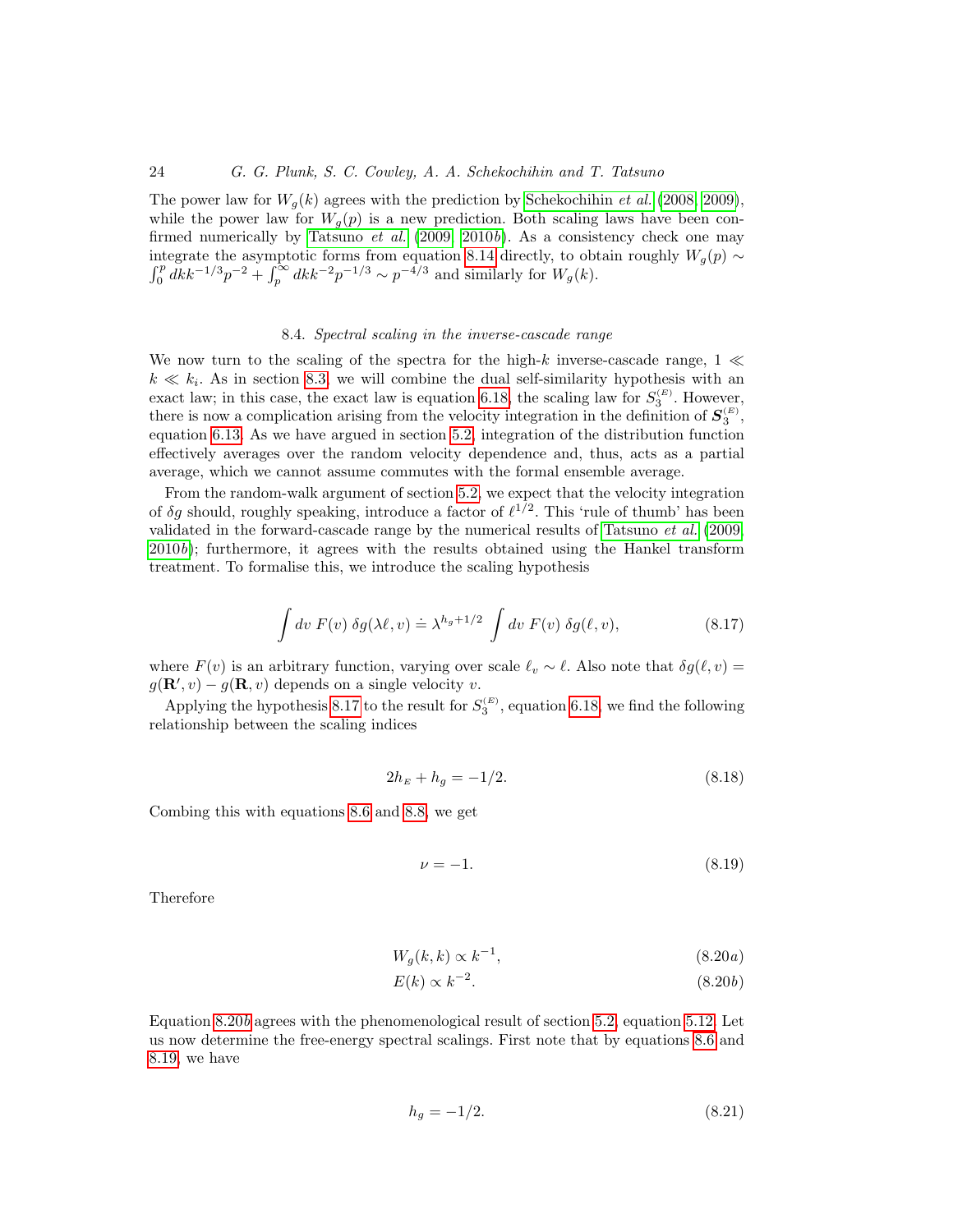Now, if the free energy spectrum is a power law in  $k-p$  space as we have assumed in the forward cascade range (see equation [8.14\)](#page-22-3), then we find

$$
W_g(k,p) \propto \begin{cases} k^{-2}p, & \text{for } k \gg p \\ p^{-2}k, & \text{for } k \ll p \end{cases}
$$
 (8.22*a*)

$$
W_g(k) \propto k^0,\tag{8.22b}
$$

$$
W_g(p) \propto p^0,\tag{8.22c}
$$

where we have adapted the arguments of section [8.3.1](#page-22-4) for the inverse-cascade result  $h_q = -1/2$ , expanding equation [8.4](#page-21-7) in the limits  $\ell_v \ll \ell$  and  $\ell_v \gg \ell$ . Equation [8.22](#page-21-4)b agrees with the phenomenological result of section [5.2,](#page-10-1) equation [5.13.](#page-12-5)

# 9. Conclusion

# 9.1. Summary

In this paper, we have considered forced two-dimensional gyrokinetics as a simple paradigm for magnetised plasma turbulence. We have explored how the nonlinear phase-mixing mechanism gives rise to a phase-space cascade of free energy to scales much smaller than the Larmor radius. We have investigated the relationship between the inertial-range cascades in fluid theories *(i.e.* the CHM and two-dimensional Euler equations) and gyrokinetics, and found a simple relationship between the fluid invariants and the kinetic invariants, given by equation [4.8.](#page-8-3) The gyrokinetic free energy invariant  $W_q$  (equation [3.1\)](#page-6-3) is cascaded to fine scales and is ultimately dissipated by collisions. We predict that, concurrently, the gyrokinetic electrostatic invariant  $E$  (equation [3.3\)](#page-6-0) cascades inversely from very fine scales (e.g., the electron Larmor radius) to long wavelengths — possibly even to wavelengths of the CHM/Euler limits, much larger than the ion Larmor radius.

In addition to a phenomenological derivation of spectral scaling laws, summarised in section [5.4,](#page-12-0) we have given derivations of exact third-order laws for the forward-cascade range and for the inverse-cascade range (equations [6.11](#page-17-1) and [6.18\)](#page-18-1). These derivations are based upon general considerations of symmetries of the gyrokinetic equation, and the outcome is valid uniformly at all scales, above and below the Larmor radius.

Combining the exact third-order results with the dual self-similarity hypothesis (equation [8.1\)](#page-20-2), we have been able to reproduce the phenomenological scaling laws for both the forward-cascade range and the inverse-cascade range (section [8\)](#page-20-0). The dual self-similarity hypothesis is also used to predict scaling laws for the phase-space spectrum of free energy. To describe the velocity-space structure, we have introduced a spectral formalism based on the zeroth-order Hankel transformation (section [7\)](#page-18-0). This novel spectral treatment of perpendicular velocity space may in general prove useful for theoretical and numerical applications in gyrokinetics. The works [Tatsuno](#page-29-3) *et al.*  $(2009, 2010b)$  $(2009, 2010b)$  $(2009, 2010b)$  give strong numerical evidence of the k-space scalings, first predicted by [Schekochihin](#page-29-2) et al. [\(2008,](#page-29-2) [2009\)](#page-29-4), and our new predictions for the phase-space Fourier-Hankel spectrum  $W_q(k, p)$  in the forward-cascade range. Numerical investigation of other novel predictions of this paper, including the exact laws and the spectral scalings for the inverse cascade, is left for the future.

### 9.2. Forcing and universality

This paper explores the fundamental nonlinear processes that govern the turbulent evolution of a magnetised plasma. For the sake of both simplicity and generality, we do not fix the particular mechanism that drives this turbulence. It may, for instance, be driven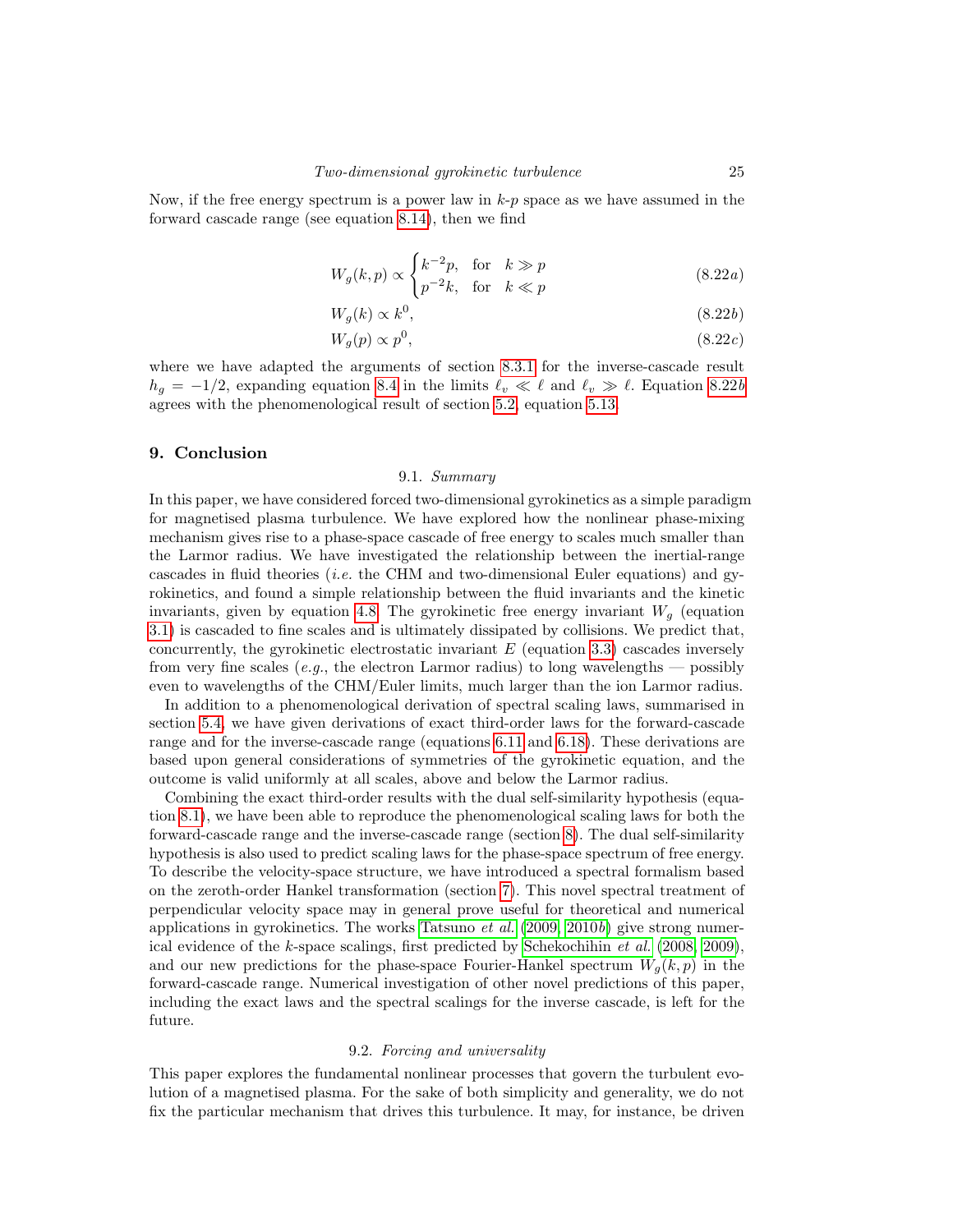by linear instabilities that are induced by large-scale (equilibrium-scale) gradients (e.g., see [Krommes 2002\)](#page-28-6). In this case, additional (linear) terms in the gyrokinetic equation must be included to account for the variation in the background equilibrium; simple phenomenological arguments indicate that the additional terms do not invalidate the inertial range assumption at fine scales. The details of these arguments are left for future work.

We think that the sub-Larmor scalings derived in this paper are likely to turn out to be universal properties of gyrokinetic turbulence. We are encouraged in this view by the spectra of potential fluctuations rather similar to ours having been reported by Görler [& Jenko \(2008\)](#page-28-20) in their three-dimensional simulations of tokamak turbulence.

### 9.3. Fusion

It is often noted that the macroscopic properties of a fusion plasma (i.e. transport of heat and particles) are most directly influenced by scales of the energy injection or larger (the Larmor scale in fusion plasmas). This has meant that inertial-range (sub-Larmorscale) theory is not a focus of present-day magnetically-confined fusion research. Yet, understanding the phase-space cascade is central to understanding the kinetic nature of nonlinear interactions. Furthermore, it is a robust mechanism for dissipation in gyrokinetics. Indeed, the limit of weak collisionality will be increasingly relevant in the scaling to larger machines. In this limit, the dissipation scale (equation [5.14\)](#page-12-4) decreases, while the nonlinear phase-space cascade ensures that fluctuations access this scale (in the limit of small collisionality, the (free energy) dissipation rate approaches a non-zero constant, as demonstrated numerically by [Tatsuno](#page-29-3) et al. [2009\)](#page-29-3). The "practical" application of inertial-range studies may, like in fluid turbulence, be in the development of subgrid-scale models for large-eddy simulation and the testing of nonlinear simulation codes.

# 9.4. Future work

<span id="page-25-0"></span>There are some issues not addressed by this work that should be given high priority. A more complete investigation of the gyrokinetic turbulence cascade would include more physical content, such as electromagnetic affects and the correct linear instability drives alluded to above. Electromagnetism introduces a fluctuating magnetic field into the nonlinearity, which couples to the distribution function through Ampère's law and will enrich the problem substantially,  $e.g.,$  populating the sub-Larmor range with kinetic Alfvén waves [\(Schekochihin](#page-29-4) et al. [2009\)](#page-29-4).

Effects of the third spatial dimension must be investigated. For instance, the assumption that the parallel streaming term (see equation [2.2\)](#page-4-3) may be neglected requires careful justification. In the context of tokamak turbulence, a conventional assumption is that one may take the size of  $k_{\parallel}$  to correspond to the distance along a field line from the stable side to the unstable side of the toroidal magnetic surface. If this assumption holds, the nonlinearity will dominate over the parallel streaming term for sufficiently small (perpendicular) scales. In a more general context *(i.e.* not specific to fusion), the term is believed to play a special role in the Alfv $\acute{e}$ n wave cascade — which can be treated within gyrokinetic theory. In this case, it is believed that a critical balance condition is satisfied where the generation of finer scales in  $k_{\parallel}$  ensures that the parallel term must be included (at dominant order) at all scales in the cascade forward [\(Schekochihin](#page-29-4) et al. [2009\)](#page-29-4).

The linear phase-mixing process, due to the parallel streaming term, generates fine scales in the parallel-velocity  $(v_{\parallel})$  dependence of the distribution function. The nonlinear simulations and theoretical work of [Watanabe & Sugama \(2004\)](#page-29-13) demonstrate how this parallel phase-mixing, taken in isolation from nonlinear phase mixing, plays a role in the turbulent steady state. However, the question of how exactly the two phase mixing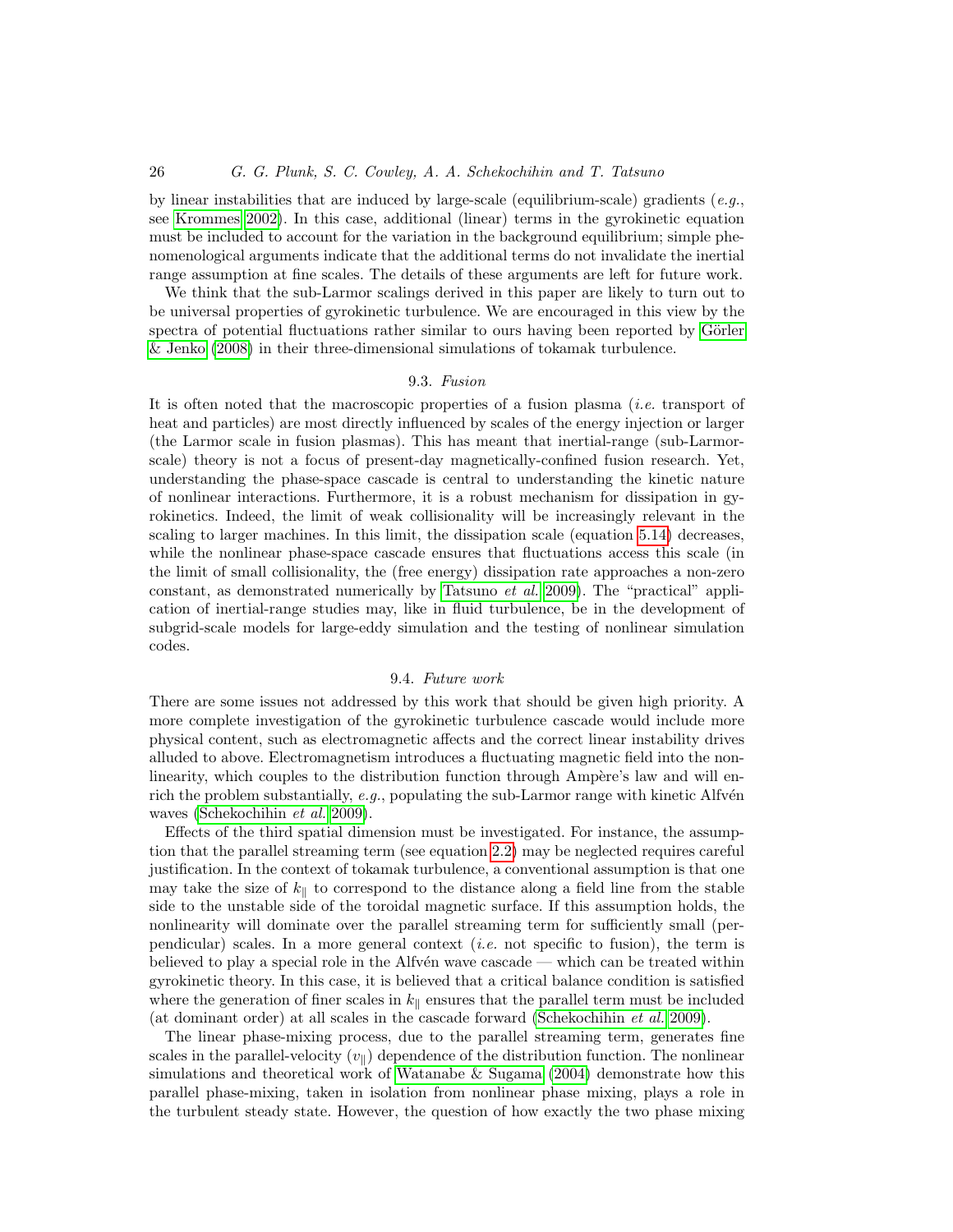processes coexist is open. It has been heuristically argued by [Schekochihin](#page-29-2) et al. [\(2008\)](#page-29-2) that the linear phase-mixing process is much weaker than nonlinear phase-mixing at small scales. If that is true, the scaling theory developed in this paper should still hold for the inertial range of the forward cascade in three-dimensional gyrokinetics.

In general, the present capabilities of numerical simulations allow a fully resolved investigation of (perpendicular) nonlinear phase-mixing or (parallel) linear phase-mixing, but not both. Thus, there is currently an opportunity for theoretical investigation of the full five-dimensional theory (that is, three position dimensions and two velocity dimensions) to pave the way to the full understanding of the turbulent steady state in magnetised plasma turbulence.

# Acknowledgements

GGP acknowledges scholarship support from the Wolfgang Pauli Institute, Vienna. GGP and TT were supported by the US DOE Center for Multiscale Plasma Dynamics, Grant No. DE-FC02-04ER54785; they also thank the Leverhulme Trust International Network for Magnetised Plasma Turbulence for travel support. AAS was supported by an STFC Advanced Fellowship and by the STFC Grant ST/F002505/2. We thank Bill Dorland, Greg Hammett, Jian-Zhou Zhu and three referees for helpful criticisms.

# <span id="page-26-0"></span>Appendix A. Normalisation

The gyrokinetic equation, equation [2.2,](#page-4-3) is cast in dimensionless variables. The normalisation is summarised in the following table:

$$
tv_{\text{th}}/L \to t, \quad x/\rho \to x, \qquad y/\rho \to y, \qquad z/L \to z, v/v_{\text{th}} \to v, \quad \varphi qL/(T_0\rho) \to \varphi, \quad hv_{\text{th}}^3 L/(n_0\rho) \to h, \quad F_0 v_{\text{th}}^3/n_0 \to F_0.
$$

We have adopted the following definitions: the equilibrium density and temperature of the species of interest are  $n_0$  and  $T_0$ ; the mass and charge are m and q; the thermal velocity is  $v_{\text{th}} = \sqrt{T_0/m_s}$ ; the Larmor radius is  $\rho = v_{\text{th}}/\Omega$  where the Larmor (cyclotron) frequency is  $\Omega = qB_0/m$ . L is the reference scale length (*i.e.* system size), satisfying  $\rho/L \sim \epsilon \ll 1$  for consistency with gyrokinetic ordering — no further mention of L will be needed.

# <span id="page-26-1"></span>Appendix B. Response models for the non-kinetic species

For the sake of generality, we treat both ion and electron (Larmor radius) scale turbulence, but with only one kinetic species. For ion-scale turbulence, we solve the gyrokinetic equation for ions and assume that the perturbed electron distribution function is given by the electron Boltzmann response (normalised to ion units):

$$
\delta f_e \approx -\frac{eT_{0i}}{qT_{0e}} \varphi F_0,\tag{B1}
$$

where  $e$  is the magnitude of the electron charge, and  $q$  is the ion charge. As an alternative to the Boltzmann response, we also consider the 'no response' model,  $\delta f_e = 0$ . This is the exact two-dimensional solution, whereas the Boltzmann electron response is considered "quasi two-dimensional" because a small but non-vanishing parallel wavenumber is assumed. A discussion of this can be found in [Hasegawa & Mima \(1978\)](#page-28-10). Ion gyrokinetics with Boltzmann or no-response electrons is appropriate at all scales larger than the electron Larmor radius.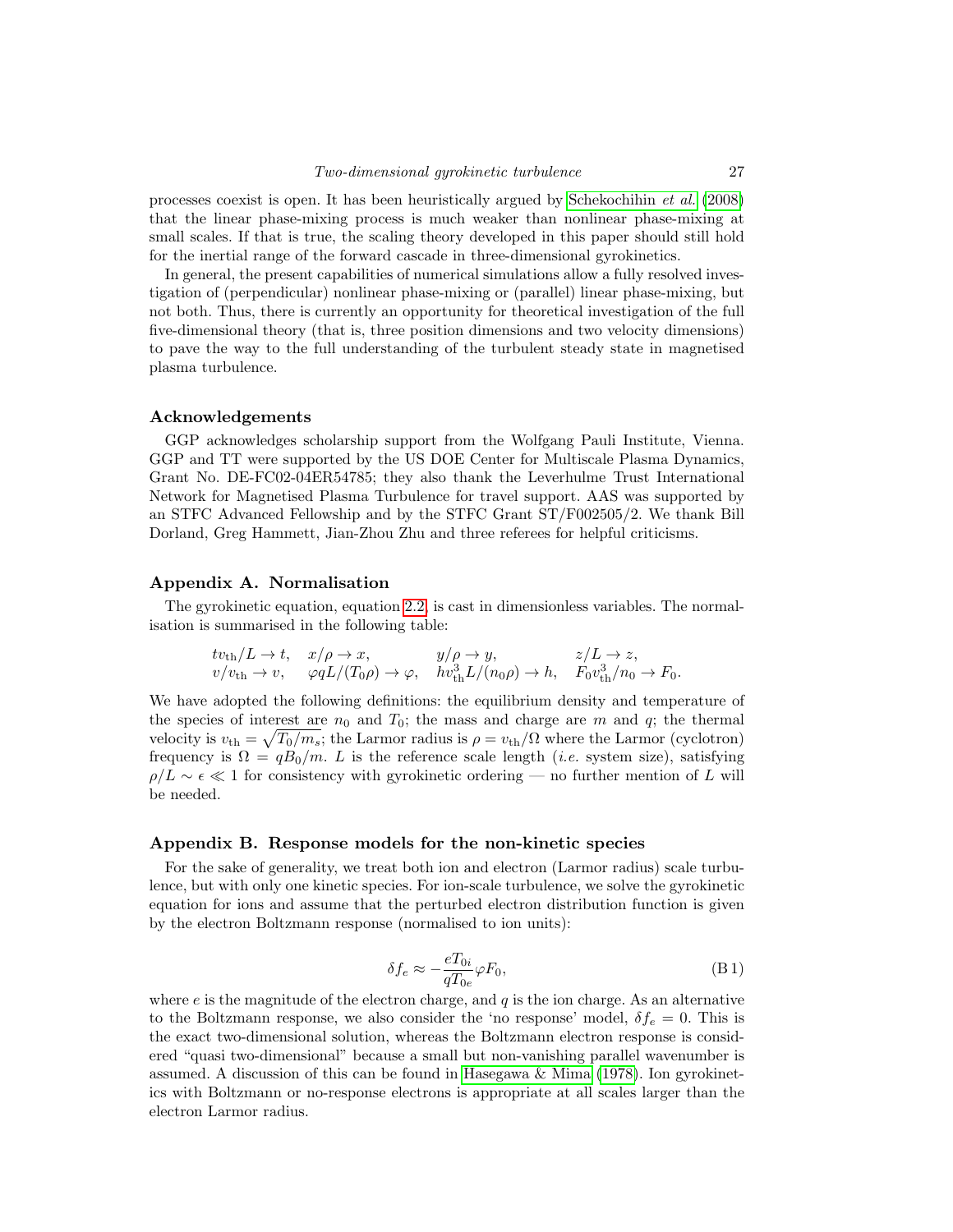For the case of electron-scale turbulence (at the electron-Larmor-radius scale and smaller), the appropriate ion response model is again the Boltzmann response (normalised to electron units):

$$
\delta f_i \approx -\frac{qT_{0e}}{eT_{0i}} \varphi F_0.
$$
\n(B2)

The choice of response model determines the parameter  $\tau$  in the quasi-neutrality constraint, (equation [2.6\)](#page-5-2):

<span id="page-27-0"></span>
$$
\tau = \begin{cases} \frac{eT_{0i}}{qT_{0e}} & kinetic ions, Boltzmann electrons, \\ 0 & kinetic ions, no-response electrons, \\ \frac{qT_{0e}}{eT_{0i}} & kinetic electrons, Boltzmann ions. \end{cases} \tag{B3}
$$

Note that although it may be useful to think of the ion-scale turbulence  $(e.g.,$  for comparison with the Hasegawa–Mima turbulence), our results are more robust for electronscale turbulence, as the ion Boltzmann response becomes more exact at high wavenumbers whereas the Boltzmann-electron approximation will be broken for high wavenumbers, approaching  $k\rho_e \sim 1$ .

# <span id="page-27-1"></span>Appendix C. Derivation of phase-space spectra

C.1. Derivation of equation [8.14](#page-22-3)

In the limit  $k \gg p$ , the scaling of the spectrum  $W_q(k, p)$  can be inferred from the scaling of  $S_2$  (see equation [8.4\)](#page-21-7) in the limit that  $\ell \ll \ell_v$ . Combining the scaling hypothesis given by equation [8.1](#page-20-2) with the solution for the scaling index,  $h<sub>g</sub> = 1/6$  (equation [8.11](#page-20-2)a), we may express  $S_2$  as

$$
S_2 = |\ell_v|^{1/3} \psi\left(\frac{\ell}{|\ell_v|}\right),\tag{C1}
$$

where  $\psi$  is an unknown scaling function. Now, assuming that for  $\ell = 0$  and  $\ell_v \neq 0$  the structure function is non-zero,  $S_2(\ell = 0) \neq 0$ , we have  $\psi(0) = \psi_0 \neq 0$ . Taylor-expanding  $\psi$  around  $\ell/\ell_v = 0$  we obtain

<span id="page-27-3"></span><span id="page-27-2"></span>
$$
S_2 \approx |\ell_v|^{1/3} \left[ \psi_0 + \frac{\ell}{|\ell_v|} \psi'_0 \right]. \tag{C2}
$$

When we substitute this into the expression for  $W_{g1}(k, p)$ , equation [8.4,](#page-21-7) the leading order term is negligible for  $k \neq 0$ . Therefore,

$$
W_{g1}(k,p) \approx -\frac{k\psi_0'}{8} \int \ell d\ell \ \bar{v} d\bar{v} \ d\ell_v J_0(k\ell) \cos(p\ell_v) \ \frac{\ell}{|\ell_v|^{2/3}}.
$$
 (C3)

Equation [C 3](#page-27-2) implies the power law  $W_g(k, p) \propto p^{-1/3} k^{-2}$ . Repeating this analysis for the limit  $k \ll p$  completes the derivation of equation [8.14.](#page-22-3)

# C.2. Derivation of equations [8.15](#page-22-5) and [8.16](#page-22-6)

Integrating equation [7.11](#page-19-1) over  $p$ , we obtain (for non-zero  $k$ )

$$
W_{g1}(k) \equiv \int dp W_{g1}(k, p) = -\pi \frac{k}{2} \int \ell d\ell v dv J_0(k\ell) S_2(\ell, v, v). \tag{C.4}
$$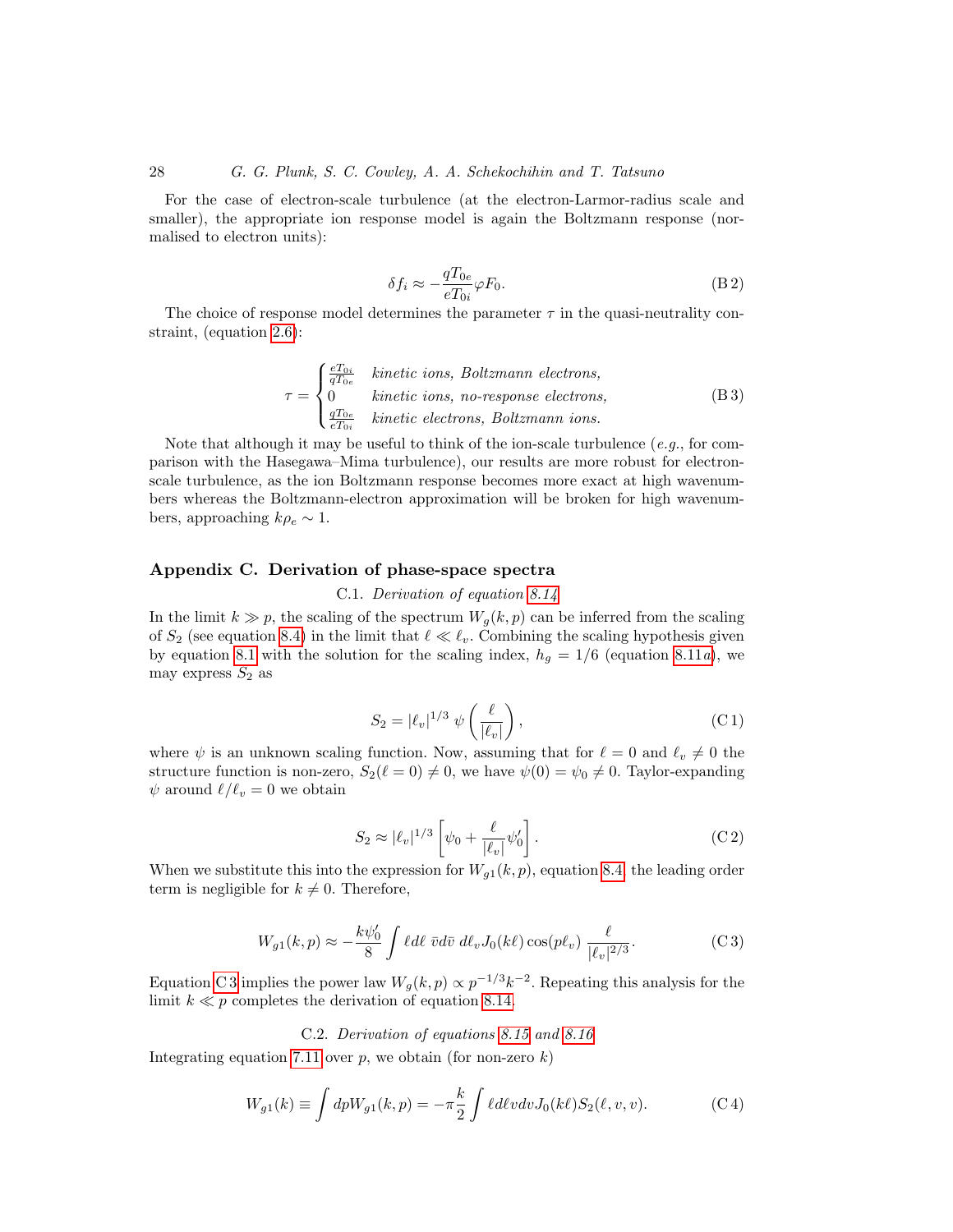Integrating equation [8.4](#page-21-7) over  $k$ , we obtain

$$
W_{g1}(p) \equiv \int dk W_{g1}(k, p) \approx -\frac{1}{8} \int \bar{v} d\bar{v} d\ell_v \cos(p\ell_v) S_2(\ell = 0, \ell_v, \bar{v}). \tag{C.5}
$$

The scaling of  $S_2$  for zero gyro-centre increment  $\ell = 0$  can be obtained from equation [C 2.](#page-27-3) The scaling of  $S_2$  for zero velocity increment  $\ell_v$  is obtained analogously. These expressions imply equations [8.15](#page-22-5) and [8.16.](#page-22-6)

# REFERENCES

- <span id="page-28-5"></span>Abel, I. G., Barnes, M., Cowley, S. C., Dorland, W. & Schekochihin, A. A. 2008 Linearized model fokker–planck collision operators for gyrokinetic simulations. i. theory. Phys. Plasmas 15, 122509.
- <span id="page-28-1"></span>Antonsen, T. M. & Lane, B. 1980 Kinetic equations for low frequency instabilities in inhomogeneous plasmas. Phys. Fluids 23, 1205-1214.
- <span id="page-28-16"></span>BATCHELOR, G. K. 1959 Small-scale variation of convected quantities like temperature in turbulent fluid part 1. general discussion and the case of small conductivity. J. Fluid Mech. 5, 113–133.
- <span id="page-28-12"></span>Batchelor, G. K. 1969 Computation of the energy spectrum in homogeneous two-dimensional turbulence. Phys. Fluids 12, II-233-II-239.
- <span id="page-28-19"></span>Bernard, D. 1999 Three-point velocity correlation functions in two-dimensional forced turbulence. *Phys. Rev. E* **60**, 6184-6187.
- <span id="page-28-18"></span>BOFFETTA, G., LILLO, F. DE & MUSACCHIO, S. 2002 Inverse cascade in charney-hasegawamima turbulence. Europhys. Lett. 59, 687–693.
- <span id="page-28-3"></span>BRIZARD, A. J. & HAHM, T. S. 2007 Foundations of nonlinear gyrokinetic theory. Rev. Mod. Phys. 79, 421.
- <span id="page-28-0"></span>CATTO, P. J. & TSANG, K. T. 1977 Linearized gyro-kinetic equation with collisions. Physics of Fluids 20, 396–401.
- <span id="page-28-9"></span>Charney, J. G. 1971 Geostrophic turbulence. J. Atmos. Sci. 28, 10871095.
- <span id="page-28-4"></span>DORLAND, W. & HAMMETT, G. W. 1993 Gyrofluid turbulence models with kinetic effects. Phys. Fluids B 5, 812–835.
- <span id="page-28-15"></span>FJØRTOFT, R. 1953 On the changes in the spectral distribution of kinetic energy for twodimensional non-divergent flow. Tellus 5, 225.
- <span id="page-28-2"></span>Frieman, E. A. & Chen, L. 1982 Nonlinear gyrokinetic equations for low-frequency electromagnetic waves in general plasma equilibria. Phys. Fluids 25, 502–508.
- <span id="page-28-17"></span>FRISCH, U. 1995 Turbulence: The Legacy of A. N. Kolmogorov. Cambridge University Press.
- <span id="page-28-20"></span>GÖRLER, T. & JENKO, F. 2008 Multiscale features of density and frequency spectra from nonlinear gyrokinetics. Phys. Plasmas 15, 102508.
- <span id="page-28-10"></span>Hasegawa, A. & Mima, K. 1978 Pseudo-three-dimensional turbulence in magnetized nonuniform plasma. Phys. Fluids  $21$ , 87–92.
- <span id="page-28-7"></span>Howes, G. G., Cowley, S. C., Dorland, W., Hammett, G. W., Quataert, E. & SCHEKOCHIHIN, A. A. 2006 Astrophysical gyrokinetics: Basic equations and linear theory. Astrophys. J. 651, 590–614.
- <span id="page-28-8"></span>Howes, G. G., Cowley, S. C., Dorland, W., Hammett, G. W., Quataert, E. & SCHEKOCHIHIN, A. A. 2008 A model of turbulence in magnetized plasmas: Implications for the dissipation range in the solar wind. J. Geophys. Res. 113, A05103.
- <span id="page-28-13"></span>KOLMOGOROV, A. N. 1941 Dissipation of energy in the locally isotropic turbulence. Dokl. Akad. Nauk SSSR 32, 16–18.
- <span id="page-28-11"></span>KRAICHNAN, R. H. 1967 Inertial ranges in two-dimensional turbulence. Phys. Fluids 10, 1417– 1423.
- <span id="page-28-6"></span>Krommes, J. A. 2002 Fundamental statistical descriptions of plasma turbulence in magnetic fields. Phys. Rep. 360, 1–352.
- <span id="page-28-14"></span>Krommes, J. A. & Hu, G. 1994 The role of dissipation in the theory and simulations of homogeneous plasma turbulence, and resolution of the entropy paradox. Phys. Plasmas 1, 3211–3238.